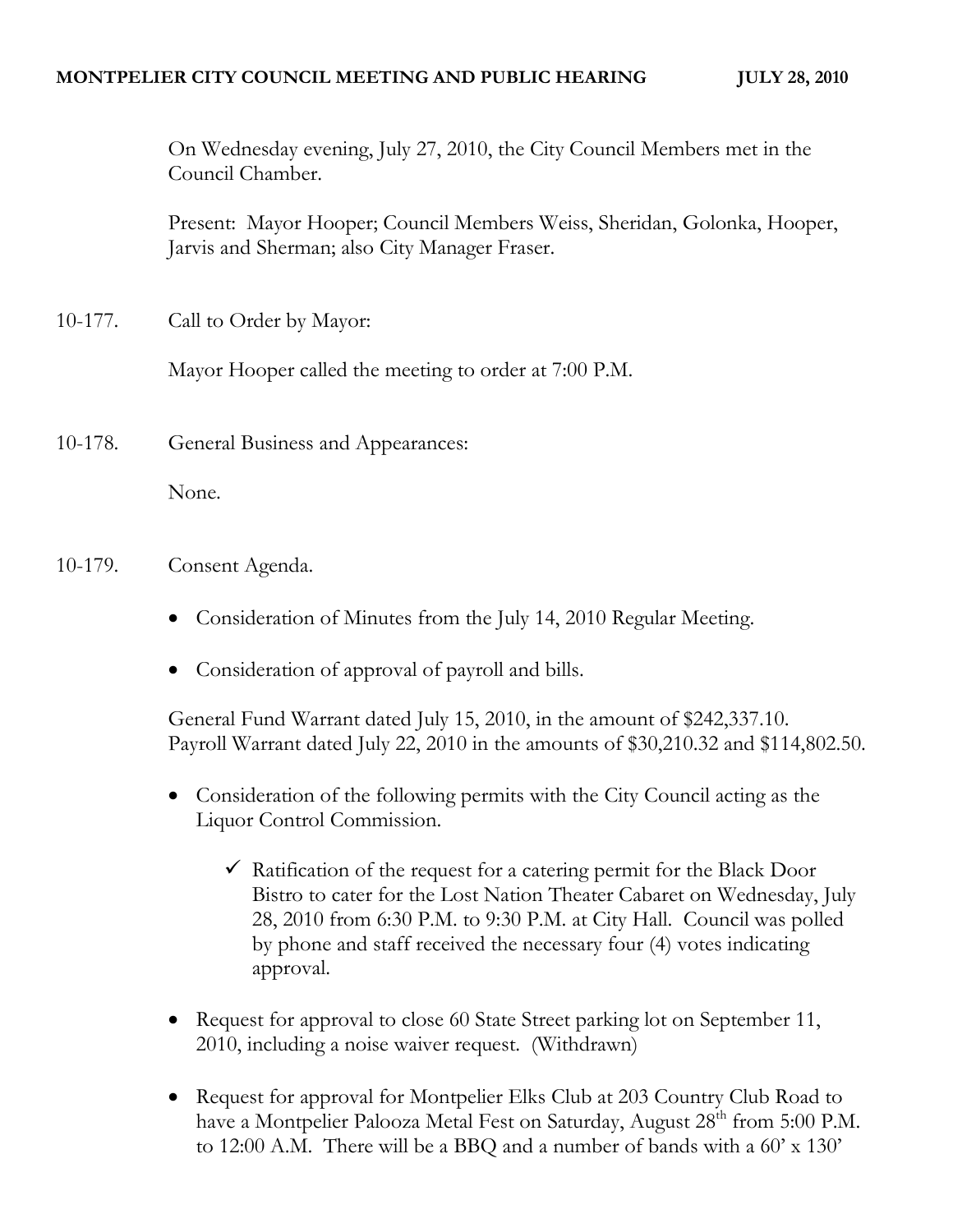tent. Trained Norwich Cadets will be the security. A noise variance and outside consumption permit have also been requested. (Withdrawn)

- Authorization of City Manager to sign Assignment of Assets document prepared by the City Attorney. This assigns all physical assets of Montpelier Net to Summit Technologies, Inc. In return, Summit will remove and dispose of all installed hardware and relieve the City of any further liability or obligation. Copies of the Assignment document and the inventory of equipment have been approved.
- Planning Commission request the extension of the terms of the following Planning Commission members from July 23<sup>rd</sup> to August 25, 2010. Staff will advertise these to the public at large and to those members whose terms expired on July  $23<sup>rd</sup>$  and  $24<sup>th</sup>$ . The applications will be brought before the Council at their August 25, 2010 meeting. The extension is needed for Jesse L. Moorman, Chair; David Borgendale, Vice Chair; Alan Goldman and Missa Aloisi. Recommendation: Approve extension.
- Reappoint the City's representative to the Regional Planning Commission, David Borgendale. Upon motion by Council Members Sheridan and Sherman David Borgendale was approved to continue representing the City of Montpelier on the Regional Planning Commission.
- Authorize the City Manager to award bids for the Hubbard Street Slope Project pending proper bid submissions and prices within available funding. Bids will be opened on August 3<sup>rd</sup> with results provided to the Council.

City Manager Fraser said the requests regarding 60 State Street parking lot and the Montpelier Palooza Metal Fest at the Montpelier Elks Club were being withdrawn.

Motion was made by Council Member Sheridan, seconded by Council Member Sherman to approve the consent agenda.

Council Members Golonka and Weiss asked to have the Montpelier Net Asset transfer pulled from the consent agenda.

Mayor Hooper called for a vote on the motion. The vote was 6-0, motion carried unanimously.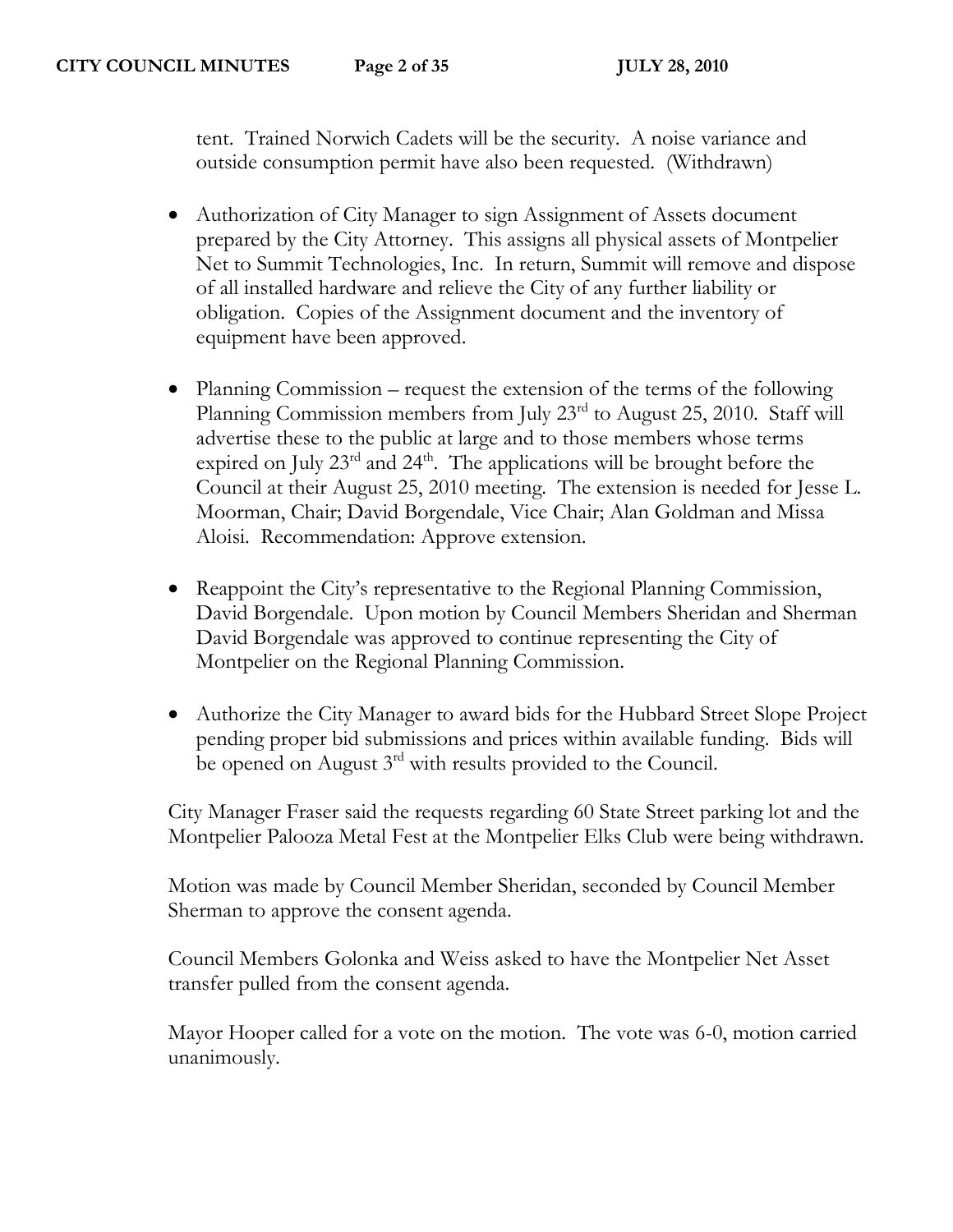10-179(a) Authorization of City Manager to sign Assignment of Assets document prepared by the City Attorney. This assigns all physical assets of Montpelier Net to Summit Technologies, Inc. In return, Summit will remove and dispose of all installed hardware and relieve the City of any further liability or obligation. Copies of the Assignment document and the inventory of equipment have been approved.

> Council Member Golonka said as a member of the Montpelier Net Committee he would like to table it until the committee had a chance to discuss it. They haven't looked at this document. Instead of just giving them the assets he would like to determine if there is any value or alternatives. He would recommend tabling it and referring it to the Council's Committee. Council Member Weiss seconded the motion to table.

> Mayor Hooper called for a vote on the motion to table. The vote was 6-0, motion carried unanimously.

- 10-180. Senior Center
	- At the July 14<sup>th</sup> Council meeting the Senior Center Advisory Board was requested to consider and reply as to the acceptance of the proposed Organizational Statement and Plan for the Senior Center as drafted by City Councilor Sarah Jarvis.
	- At a special meeting of the MSAC Advisory Board on Tuesday, July 20, 2010, the Advisory Board voted not to accept the proposal as drafted and have come back with a revised proposal which Council received in their packets.
	- Recommendation: Discussion and direction.

Council Member Sheridan said there was a special meeting of the MSAC Advisory Board as requested by the Council to discuss the proposed plan submitted by Council Member Jarvis. Most of the problem was with the other proposed board. The feeling was that it took away what little power the MSAC Advisory Board have. They didn't have a problem with the board being created but felt it shouldn't be another layer between them and the City Council. They don't have a problem with some type of condominium association. The goal is to assess instead of access.

Elizabeth Dodge, Vice Chair of the MSAC Advisory Board, said she has another correction with has to do with the condominium board. Only people who live in a condominium can be on a Condo Board.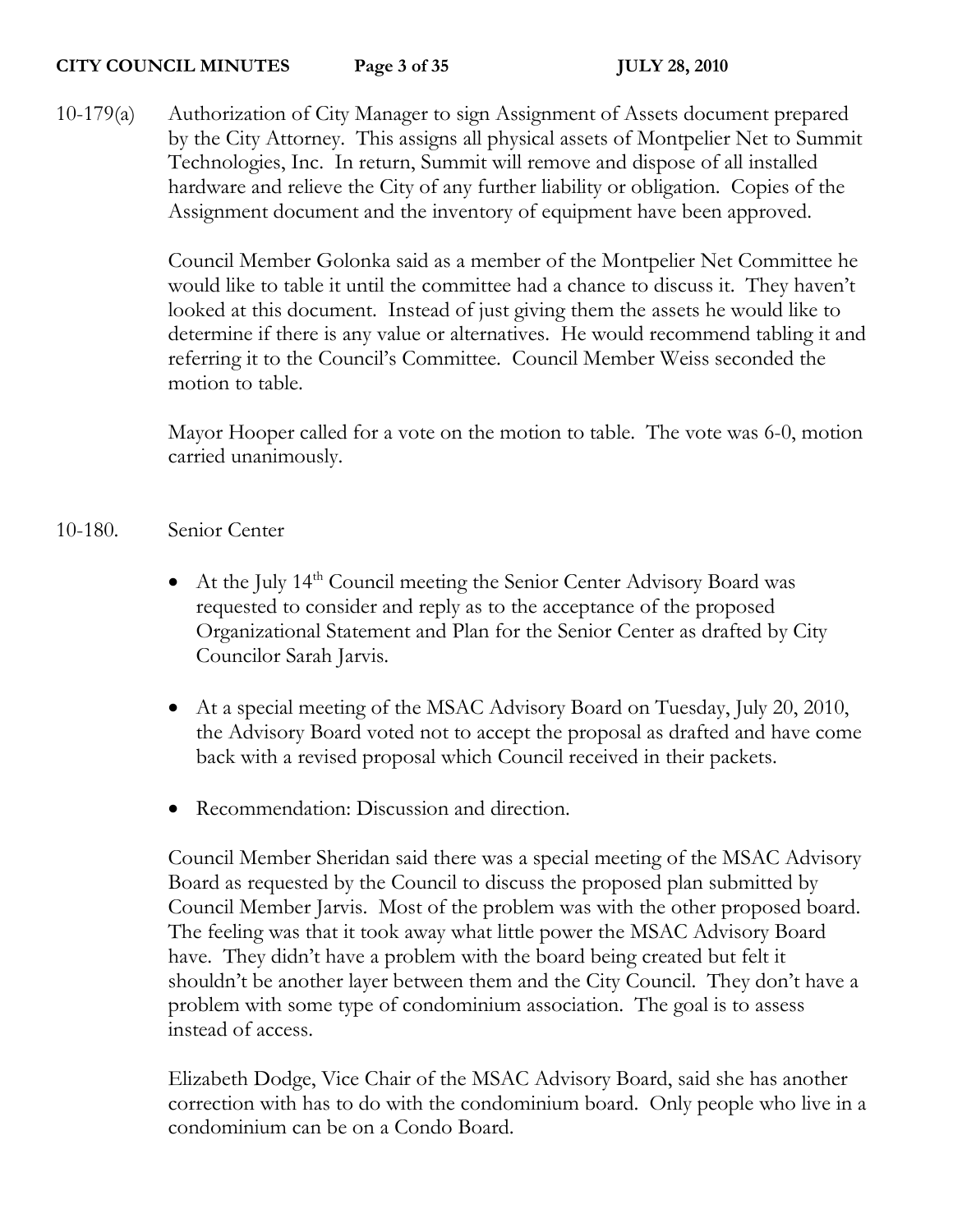## **CITY COUNCIL MINUTES Page 4 of 35 JULY 28, 2010**

Council Member Jarvis said Garth Genge's e-mail to Attorney Gensburg said the Friends of the Montpelier Senior Center would be the managing entity for both the capital campaign and the condominium management representative. That may be in the  $501(c)(3)$  application.

Community Development Specialist Genge said how the bylaws are written are still up in the air. Whoever does represent the city as the condominium position will have to be decided upon by the City Council or this board.

Council Member Sherman said they don't like the idea of the creation of a Senior Center board akin to the Recreation Board but they are talking about a Senior Services Coordinating Committee. What are the differences?

Council Member Sheridan replied that was just the name they gave it.

Council Member Sherman added that it would be an additional board.

Mayor Hooper asked if they could explain how the three boards would work. They know what the condo association is and what the Senior Center Advisory Committee is which is what is right now. How do they imagine the third committee working?

Council Member Sheridan said it would be another committee of the Council who reports to the City Council. They understand that recommendations from this committee may conflict with recommendations from the Advisory Board.

Council Member Sherman said out of the May 13<sup>th</sup> meeting there was a definite interest in exploring the expansion of the Senior Center as it is and possibly becoming a senior resource center. She doesn't see anything like that included in their proposal.

Jane Osgatharp from the MSAC Advisory Board said they discussed this and right now they don't know what they are talking about. They don't have data. They haven't done any kind of independent assessment of what the actual needs are of the seniors within the city of Montpelier. There are multiple programs which are providing very important services, but how to prioritize all of these things really need some good sound objective documentation. This kind of committee could be a way to bring all of the parties together and do a coordinated survey and come up with a real plan that could be submitted to everybody. That is not a board. A board means a group of people who are representing a particular organization that deals with the operational needs of that organization and day to day management.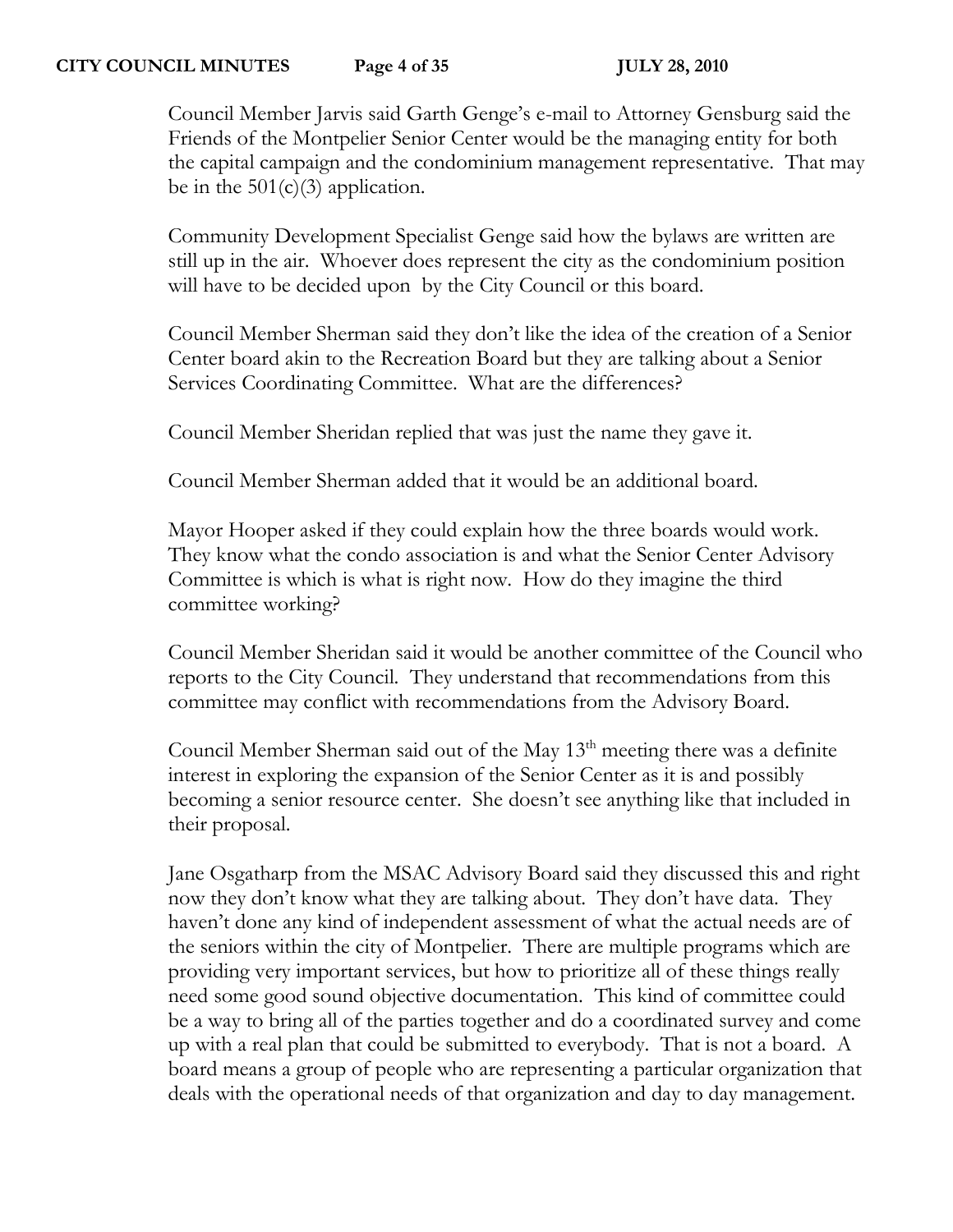Council Member Sherman said they would be a strategic planning group to deal with the future.

Council Member Jarvis asked Garth Genge if this is a decision they need to make now in terms of the  $501(c)(3)$  application.

Community Development Specialist Genge said they need to move forward with getting the different groups together to discuss what services can be provided now. That is part of the facilities planning. This was an idea of finding a structure to be able to move the different committees to the round table and move forward. The round table brought out a lot of different ideas for going forward with the Senior Center but there was no decision making timeline. From the discussions they had the idea was to have a body that would be able to make those decisions or at least to bring together a proposal to the Council. They can't even get a complete budget on the Senior Center until they decide what the facilities are. The timeline is moving fast.

Council Member Jarvis said Attorney Gensburg quoted the revenue ruling.

Community Development Specialist Genge said there is a whole list of items that if the Senior Center takes on having the resource room and provide it for other organizations to be there it puts them in a position of having an exemption from a lot of the application issues for the  $501(c)(3)$ . For the activity portion they already do specifically, but if they provide referral services that adds on to it. The attorney's recommendation is the more on the list the faster the application will move.

Council Member Jarvis said she feels they need to be real cautious about the language. It talks about an organization that establishes a service center providing information, referral and counseling services relating to housing, health, finance, education and employment. There is also a section on providing recreation for senior citizens who need not become members to obtain the services or participate in the activities.

Community Development Specialist Genge said those are the kinds of issues coming up that have to be worked out. Do you want it opened up to everybody? If not, then that changes the application. That is why moving forward they have to make some decisions just to go through with the  $501(c)(3)$  application.

Council Member Sheridan said they need to make a decision. The Council asked the MSAC Advisory Board to meet between meetings and they have. If they don't want to make a decision on this tonight why were they pushed to call the special meeting? He received a distinct feeling at the last meeting that the Council wanted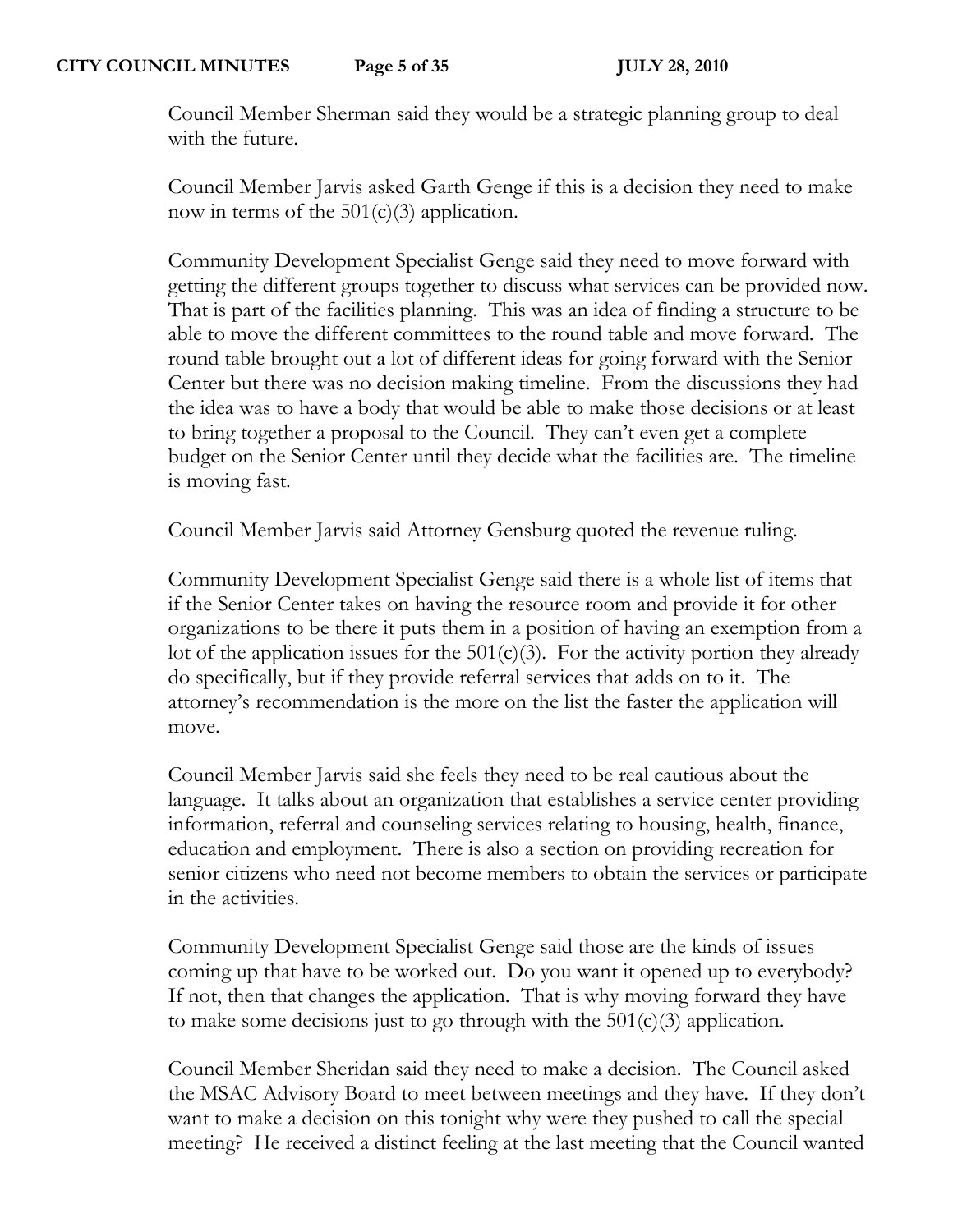this answer before the meeting. It addresses a lot of things they want to see. It talks about the resource room. It says we look forward to a renovated facility bringing exciting new possibilities for activities and services. They look forward to having social service organizations coming to the new facility to explain their mission and recruit people needing services. They welcome the challenge to change. They expect there will be changes that will happen. The main difference is they didn't like the idea of the board being between them and the Council. It is the creation of a board that can get these organizations together and find out what they need.

Mayor Hooper said that resolves the role of the Senior Advisory Council. There is another need here that is not being met and we need to form a group to make some decisions. What is that group?

Council Member Weiss said they need a group to make some decisions and they don't need three groups to make any decisions. He told Garth Genge the Council gave him authorization two and a half months ago to proceed with the development and the filing of a  $501(c)(3)$  application, and he hasn't seen that started yet. If we agree we are going to have three or four boards we are never going to get a 501(c)(3) done. He has no opposition to the plan. What he doesn't want to see happen is they take another two or three months to organize the new committees, get them together and then somehow use that information to start the  $501(c)(3)$ . His preference is to use the group they have right now, they know what it is all about and tomorrow put pencil to paper and get the 501(c)(3) started.

Attorney Paul Giuliani said they are talking about a 501(c)(3) for a municipal function. He doesn't know why they need one. The Montpelier Foundation is a good example. That was set up as an agency of the city. If this entity is going to be a board or commission of the city it can operate under the city's employer identification number. They should explore that before they go out for a  $501(c)(3)$ which is another huge area of reporting and paperwork.

Mayor Hooper said they had that conversation and noted that the Montpelier Foundation could provide the role of being able to receive tax exempt status.

Attorney Paul Giuliani said the entity they are discussing could be totally separate from the foundation and stand alone board or commission created by the Council which is really an adjunct of the city.

Council Member Jarvis said the facilities group that has been working on this has been working with another attorney so the Council is acting on legal advice.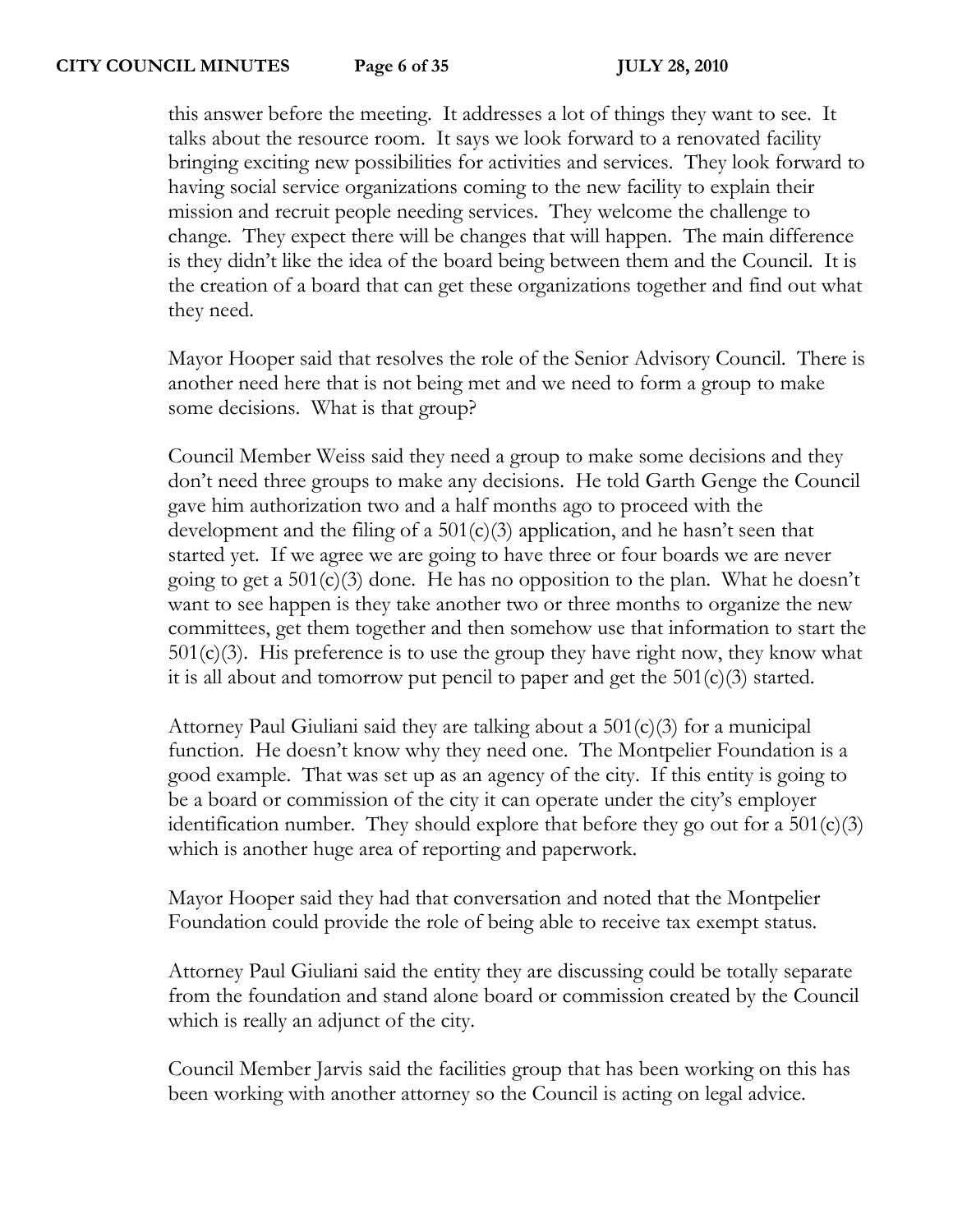Attorney Giuliani said what they did with the Montpelier Foundation works very well without another layer of bureaucracy filing.

Community Development Specialist Genge said in response to Council Member Weiss the e-mail that Council Member Jarvis was reading was from the attorney. He raised a lot of questions about the description of what the Senior Center will be and what services it will provide. The new  $501(c)(3)$  application is extensive and a much longer process than it used to be. This is a really complicated application and the attorney is trying to make sure we have the right definition that encompasses all of the potential for the future applications uses. .

Mayor Hooper asked Garth if they could do what Council Member Weiss has suggested which is to ask Garth to put his ideas and draw on the resources he needs. Could he draft something and give it to the Council to respond to and give it to the MSAC Advisory Committee to respond to rather than us appointing another body to advise him on how to write what needs to be written.

Community Development Specialist Genge said it isn't so much writing the application but what the entity is going to be. There are factors like are they going to provide services to outside people who aren't members. Are we going to provide a room that will provide for other organizations to give advice on services?

Mayor Hooper suggested he make a proposal to the Council and then they can respond to that.

Community Development Specialist Genge said he could do that, but he would take what the attorney sent him and say it is probably the best future option.

Council Member Weiss said he disagrees. He has read all of the 501(c)(3) application and half of the things they are talking about tonight are not necessarily included. They want to know about finances, membership, bylaws and they don't ask specifically if we will have folks from Montpelier and not folks from Montpelier. Somebody needs to read what it is they are seeking and they give you a manual with examples of the answers to every question. This is something a couple of people can sit down and finish. The IRS will tell you it takes 100 hours to do it, and you need to get started and do it.

Community Development Specialist Genge said he is going by the experience of the attorney doing it. He has done older  $501(c)(3)$ s when they were much simpler but this is a different process.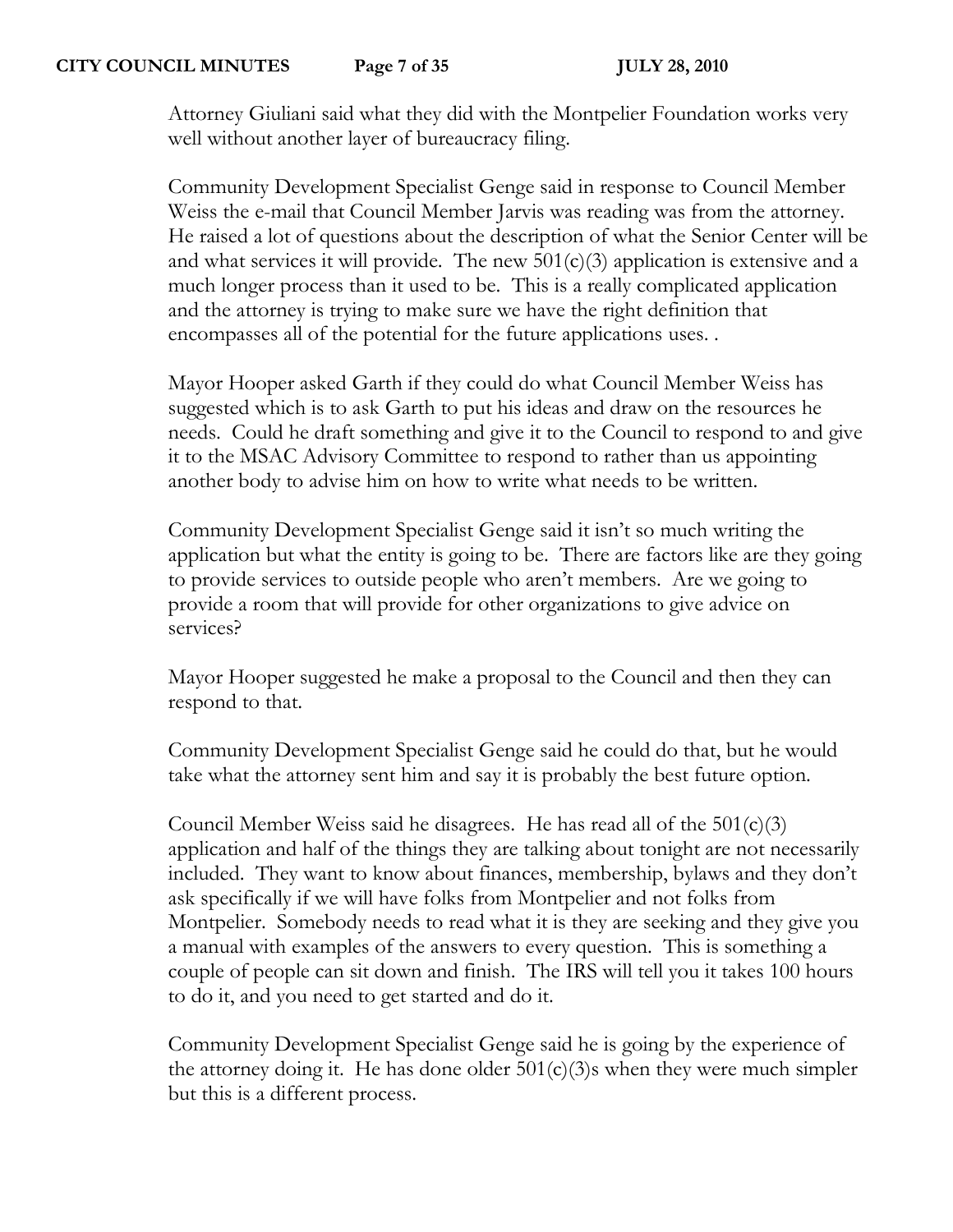Council Member Weiss said there are two options in a  $501(c)(3)$  application. Are you going to be public or private? Once you have the answer to that question everything is simple.

City Manager Fraser said there are a couple of issues. One is the administrative function of filing a  $501(c)(3)$ , but then there is the greater question of sorting out the services and the direction where this is going and coordinating the capital campaign. There is an immediate task and he feels confident they can manage the task, and that is what Council Member Weiss is talking about. Then, there is the picture of the future of the Senior Center. If we are going to fill out an application it would be nice to have people who are involved with charting the future to have some input into what they are asking for in the application. The policy decision is, do you want those kind of things brought to the Council?

Mayor Hooper said they need to either appoint a committee, ask somebody to go out and it will take months to get this done, or we could do this on more of an ad hoc basis and ask Garth, a representative of the Senior Advisory Committee, and a representative of the Council….

Community Development Specialist Genge said there is already a facilities committee which already exists for the planning of the renovation of the building. The Council is represented, the Advisory Committee is represented, the housing is represented by the Land Trust and it is staffed by city staff.

Mayor Hooper asked if that was sufficient.

Community Development Specialist Genge said they could bring a proposal to the Council.

Council Member Jarvis said she understands the issues the existing Advisory Committee has in not wanting to put together some organization that comes above them, but if there are two co-equal groups of people and the decisions that need to be made on the application and the capital campaign somebody can make those. What if they don't agree? It would be nice to have just one body of people who meet to work on the application, and those people are the ones who are making the decisions about what the future of the Senior Center is. Those are real fundamental decisions and not just an application for a foundation.

Mayor Hooper said she wasn't assuming that the Senior Advisory Committee was going to approve this application. She did not see that as a role. It is a role for the City Council to take. Their opportunity to influence what it says is through participation in whatever process is created.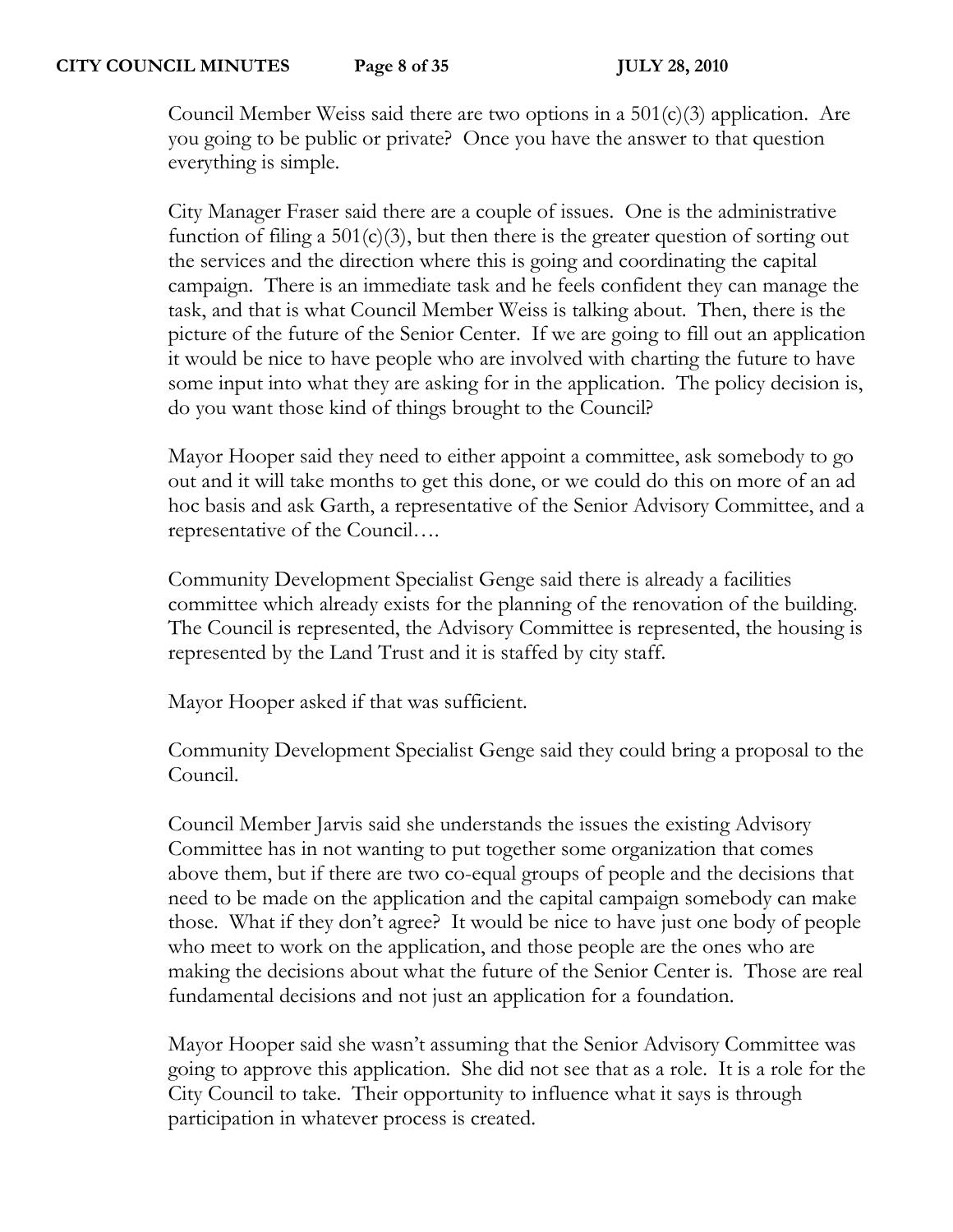City Manager Fraser said the building is owned by the city and the public and paid for with public money and in part through dues and the trust fund. The program is a city program again funded by taxpayers. At the end of the day the decisions about that building and those programs will fall to the Council whether it is the budget process or anything else. The real question to be answered is how the Council wants to get advised about how to do this. The sooner the Council is clear about how they want to get information and decision the sooner we can get going on the application. The seniors use the Center and have great ownership in it, but at the end of the day it is the city's responsibility.

Mary Alice Bisbee said she is doing a 501(c)(3) and is not getting paid almost \$5,000 to do it. There are different kinds of  $501(c)(3)$ s. There is the Friends of the Montpelier Senior Center, and that is what they are doing. The Friends of the Montpelier Senior Center is only for the capital campaign. It is not a  $501(c)(3)$  to run the Senior Center. It is only a fundraising entity and it can't even have more than one current board member on that fundraising capital campaign committee..

Mayor Hooper asked if the facilities committee could seek advice from other people and bring it back to the Council.

Council Member Jarvis said she is a member of the committee and is willing.

Council Member Sheridan asked what the Council was going to do about the statement from the Advisory Committee. They need to accept it or not.

Council Member Weiss said he respects the organization's statement and the plan. He is 100 percent wanting the  $501(c)(3)$  to move ahead without any difficulty and therefore moves to table the organizational statement.

Mayor Hooper asked if there was a second to Council Member Weiss motion to table. For lack of a second the motion to table died.

Council Member Jarvis said the only thing that is holding up the capital campaign from starting is approving or changing this statement. There needs to be something that is presented to donors and that is what has been lacking thus far, and that is why we need this.

Mayor Hooper said there is an agreement on the group that will be formed to advise the Council with regard to the policy issues that are going to be dealt with in the application for the  $501(c)(3)$ . That is resolved and the Council looks forward to hearing from everyone soon. The second question is whether or not the Council accepts the organizational statement which was presented to the Council by the Senior Advisory Committee.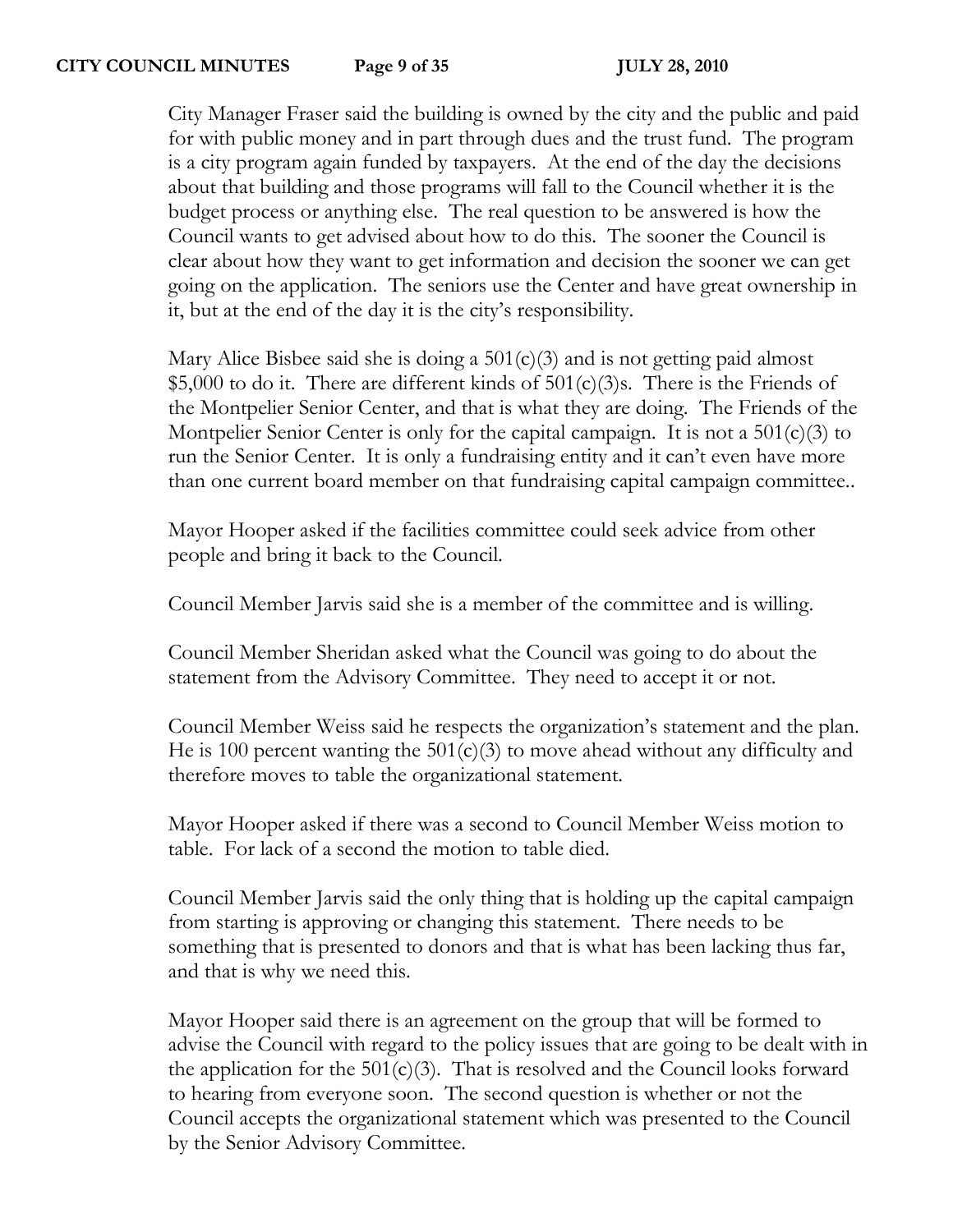## **CITY COUNCIL MINUTES Page 10 of 35 JULY 28, 2010**

Mary Alice Bisbee said from her understanding the  $501(c)(3)$  is strictly being brought about for the capital campaign. The organizational statement is from the Montpelier Senior Activities Center. If you want to use that in the  $501(c)(3)$  as what the Senior Center stands for but not as the organizational statement for The Friends of the Montpelier Senior Center capital campaign, the capital campaign is just raising money to help the Senior Center.

Council Member Sherman said she thinks the documents are remarkably similar except for one concept, and that is the idea of engaging a broader spectrum of seniors. If we added that idea to the last paragraph and took out the sentence that we look forward to getting back to our former selves, which seems to negate that, that would work. It would read:

"The Montpelier Senior Activity Center Advisory Board finds the idea of a renovated center very exciting. A renovated facility will bring exciting new possibilities for activities, services and the opportunity to engage a broader spectrum of seniors. We look forward to having social service organizations come into the new facility to explain their missions and recruit people needing services as well as volunteers. We welcome the challenge of change."

Council Member Sherman said she thinks it is critical as we look to the future.

Council Member Sheridan said he would second that as a motion as amended.

Mayor Hooper said that was a motion to accept the plan as amended. The vote was 6-0, motion carried unanimously.

- 10-181. Carr Lot/Transit Center Project Update
	- The City Manager has provided a memo detailing progress to date and decision points.
	- The city must prepare for two different project paths pending the results of the FEMA appeal.
	- The Manager will review the memo and options.

Recommendation: Receive report, discussion; authorize the City Manager to proceed with the project as outlined in the Manager's memo.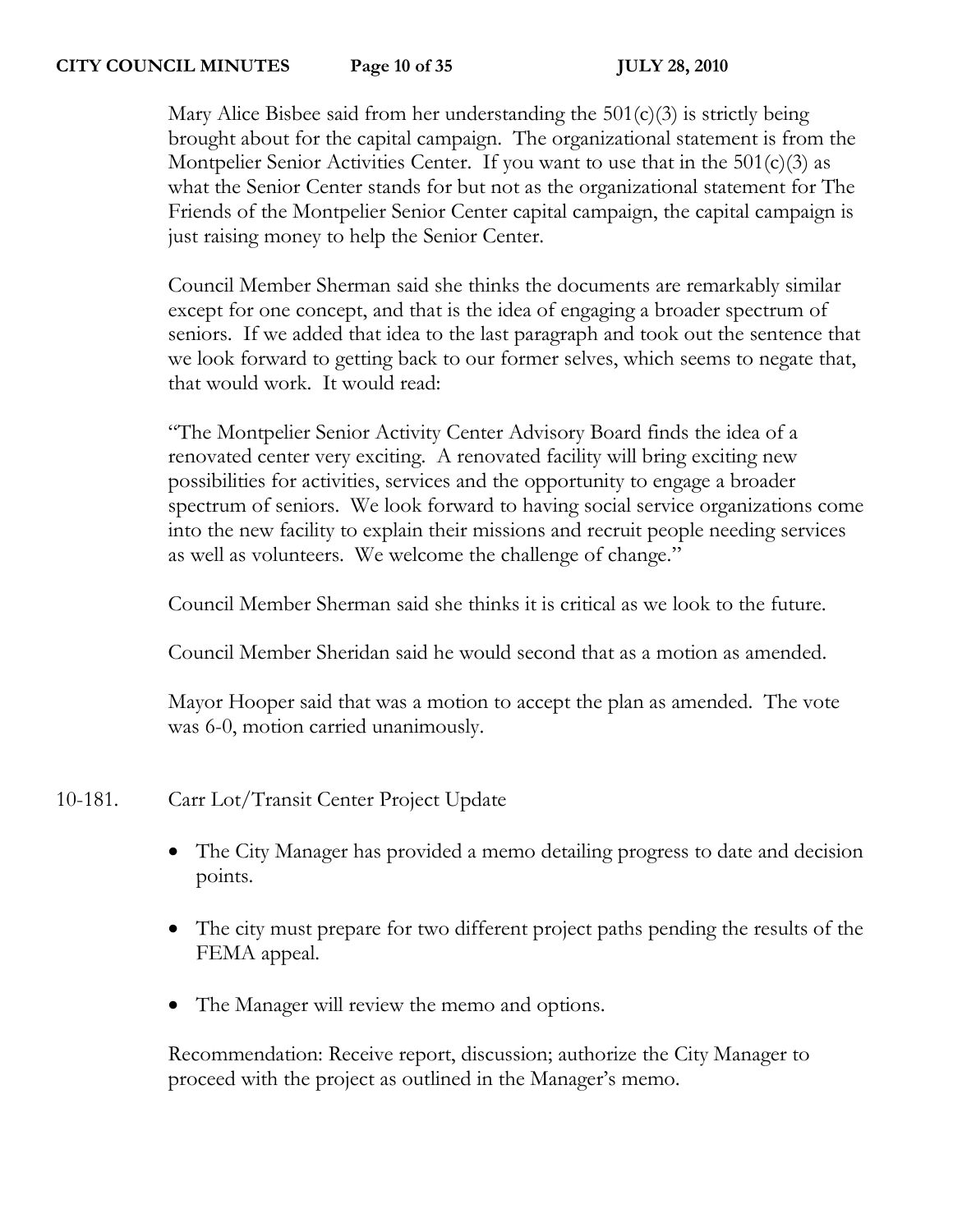City Manager Fraser did a power point presentation of his memorandum to the Mayor and City Council Members on the Carr Lot/Transit Center Project. A copy of the memorandum is attached to the minutes.

Mayor Hooper said one of the things he might describe is why there is potentially a change in the use of the Carr Lot. When they originally designed or envisioned what could be done there they thought they could dig down and change the surface but now the remediation plan is basically to cap it. It would significantly add to the costs of construction to do something other than just capping it. That changes the potential use of that lot.

City Manager Fraser said the mitigation plan that is approved calls for sealants in place and for removing some of the soil and removing PCBs. You can clean it up to certain levels. There is one level that can be paved over and become a parking lot because people park their cars and leave, and that is the plan that Mr. Carr has had approved. Then, there is another level for office use or something like a transit center. That level requires a slightly higher level of clean up. That is what the city would have to do if they were going to put a transit center on that site. There is another level for residential, if they were going to put apartments up above the transit center. The difference between the parking lot and the offices is relatively not much. The difference between office use and residential is extremely high and we really don't have the wherewithal and funds to clean up to a residential standard. It is the same as having open green space now. He is told you can put a barrier down, pave and put something over that and put grass on top of that, so there are possibilities of green space, but just how practical they are he doesn't know.

Mayor Hooper said they have talked about the acquisition of one property, but in fact the bike path, pedestrian bridge and all of the uses would require purchasing several properties.

City Manager Fraser said there would be four that would have to be purchased in total counting the Carr Lot. The site that houses the Vermont Association for the Blind and the vacant lot known as the Tomasi Lot, those three would have to be purchased in total. They have had contact with two of those property owners and discussed this with them and he thinks they understand the project. There would be portions of two other properties, possibly three, 60 State Street and the Capitol Plaza Lot that would have to be acquired and there would have to be easements or a sale to allow that to happen. Again, hopefully that wouldn't be particularly disruptive to the use of those properties as they are presently used or envisioned to be used.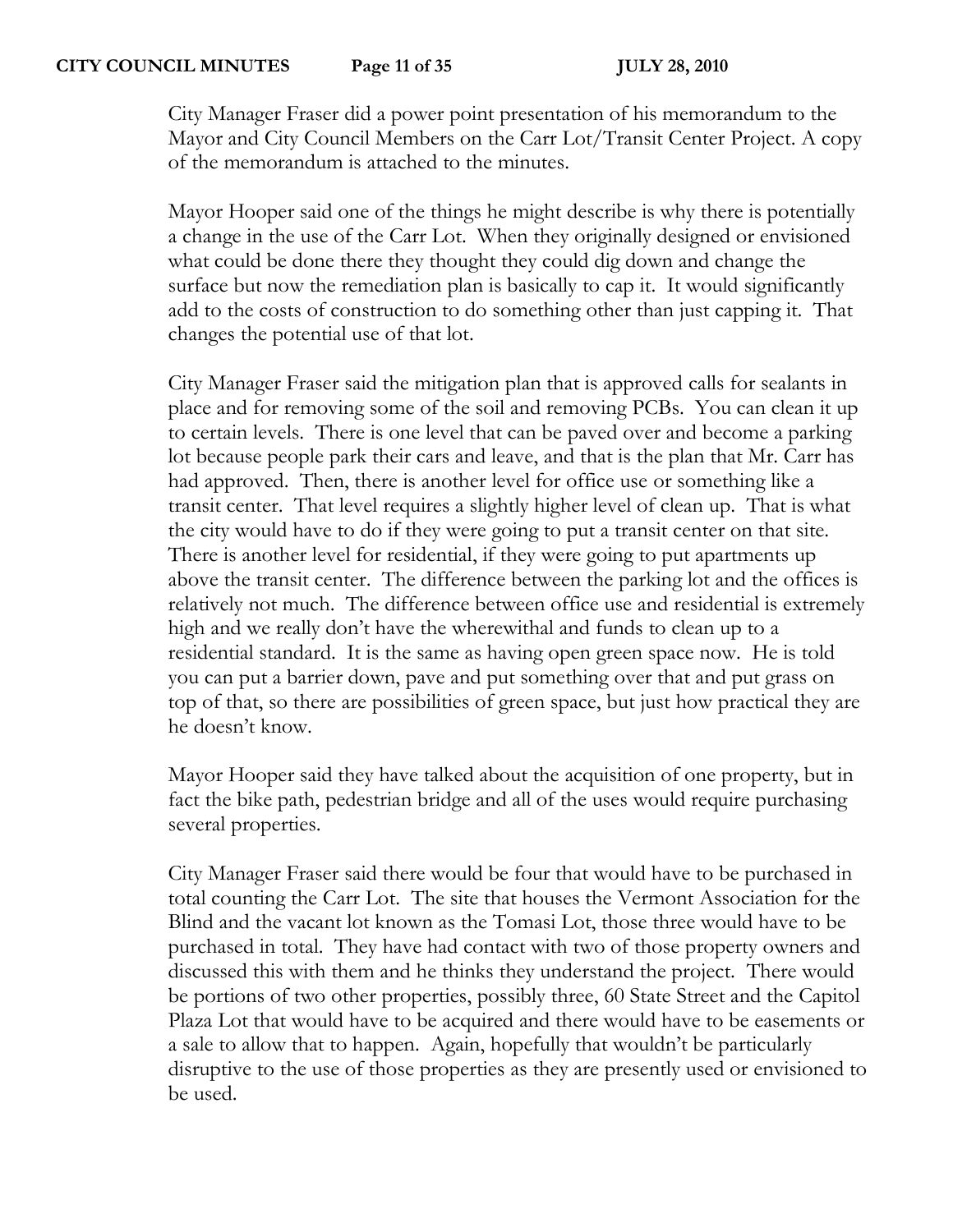Mayor Hooper said this is the first time the Council has had an opportunity to have a conversation about these new opportunities that have arisen and new ways of managing this.

Council Member Hooper said if we have adequate highway money for the entire project, how much local money will be spent on that piece of it?

City Manager Fraser said some of the highway money is 100 percent highway money, about \$1.2 or \$1.3 million. The remainder of it is an 80/20 match. There is a question whether there is a 10 percent match or not. He would assume a 20 percent share other than that \$1.2 million would be the local match. That would come from the bond. Jon Anderson who has been the Chair of the Carr Lot Committee is present as well as Jeff Tucker, our Project Manager from DuBois & King, and Gwen Hallsmith who has been instrumental in working and thinking this through.

Greg Gossens, a resident of Montpelier and a Board Member of Montpelier Alive and one of the authors of the Capitol District Master Plan said he thinks Bill's memo was an excellent footprint for taking us forward on this project. This is an amazing opportunity not just for all of the things that Bill outlined, but it will serve as a catalyst for future private investment. The M&M/Tomasi Block study is going to be a premier private development opportunity and he is really encouraged about public investment and private development. He thinks it is a great opportunity and he hopes we can pursue it.

Mayor Hooper said Council Members received a memo from Montpelier Alive supporting this and laying out their point of view.

Jon Anderson said he had planned to let other people speak before him but he is happy to take the lead. The City Manager has done a marvelous job of outlining how we can move forward on this project. He wants to thank the Council Members who met with him. To fill in one gap for Council Member Hooper, if you look at the economics of the revenues from the Carr Lot site they should more than cover the costs of the bond. In effect, what we are talking about is good for the city without any cost to the taxpayers in the city. The projected revenue from the parking is sufficient to cover the borrowing cost.

Council Member Hooper inquired if we could sell them as revenue bonds.

Mr. Anderson replied that is a question they might want to look at. They certainly want to look at interest rates. Revenue bonds generally carry a higher rate of interest than general obligation bonds.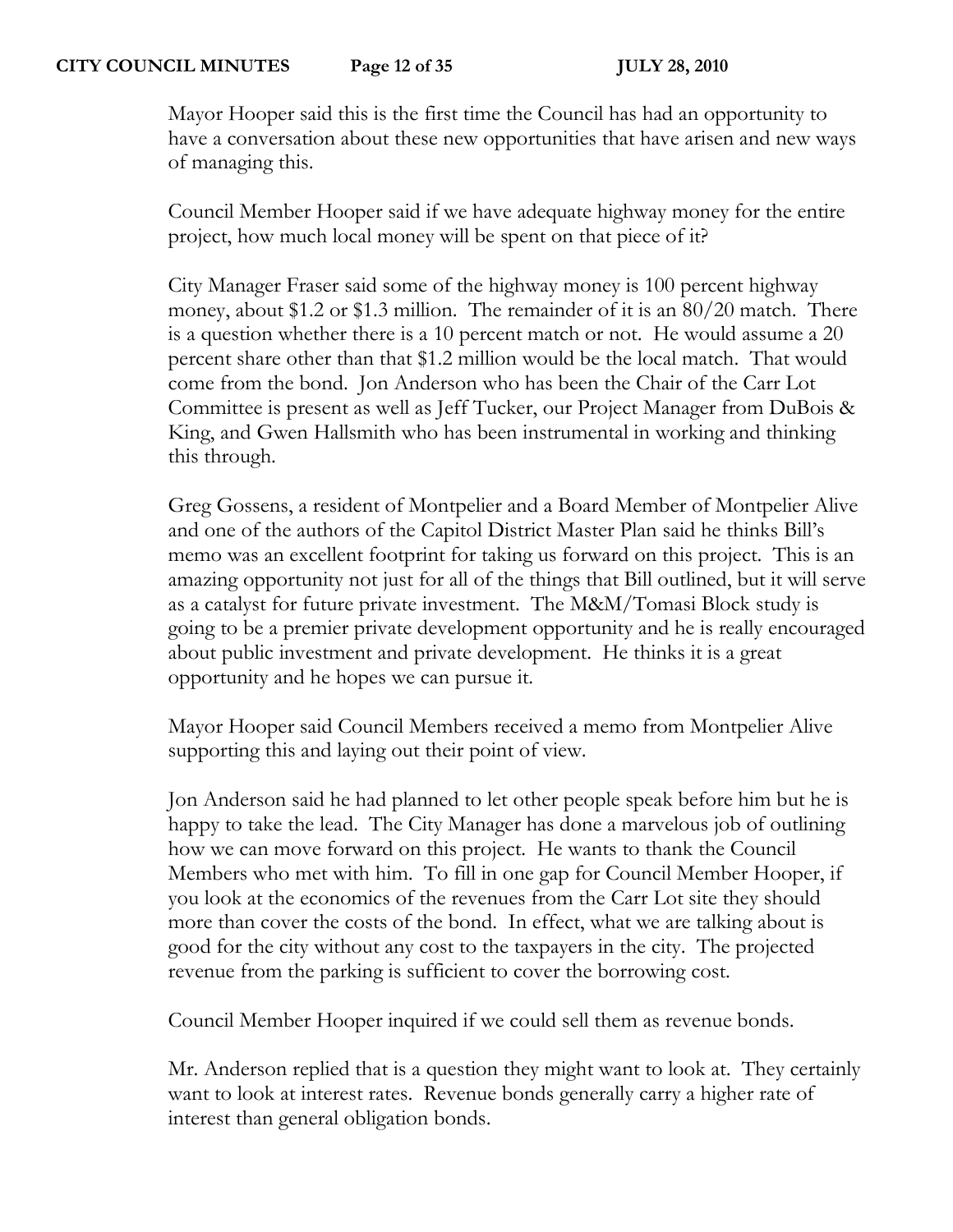City Manager Fraser said he would like to speak to that project. While he agrees with Mr. Anderson that there is revenue potential from the parking lot in terms of developing numbers of proformas he has not counted on that. They don't know yet what they might choose to do. There is the potential to develop 100 parking spaces and they might want to choose to develop 50. If they have to put displaced parking from the district energy project there they would probably have to move state spots. They don't know if there is going to be a transit center there so they don't know how many spaces that might take up. While it is correct to assume there is a potential income stream from the property there won't be a windfall when it arrives.

Mr. Anderson said going back on the history of this project since 1995, he would like to pick up in the early 1980's when he was brand new in this town and volunteered to serve on a board whose goal was to figure out how we could improve downtown Montpelier. Bud Heney was the Chairman of that group and he was the Vice Chair. He remembers vividly a day when they were summoned into an emergency meeting with Larry Atkins who was an architect here in town to hear about a vision of how we could improve downtown Montpelier. That vision was to acquire the Carr Lot, which was then a junk yard, and to build the pedestrian bridge across the river so that people could safely cross the North Branch River and the parking would be available to support the downtown shopping, and also so they would establish the pedestrian connection so there wouldn't be a linear downtown which you do without that connection but tied the whole downtown together to have a smart growth downtown. This was all discussion that was occurring before anybody was talking about smart growth. The reaction from the committee was of course that was what they needed to do, but the challenge was to figure out how to get it done. Half of his life later they now have the ability to get the project done. In the meantime this project has been defined by the City/State Master Plan which was authored by a committee appointed by this Council. The City/State Master Plan was adopted by this Council. There was a bond vote. The Council wanted them to petition a bond and they collected over 700 signatures to get the petition on the ballot. He had forgotten they needed 10 percent of the city's voters and not 5 percent so they had to collect 700 signatures in 17 days rather than 350 signatures in 15 days. He collected about 500 of those signatures. He got up in the morning, went to work, stayed up with his cases and went door to door in the evening. On weekends it was all day every day going door to door and was running petition drives that people signed as they went to stores in downtown Montpelier.

They realized that now they had a successful bond vote we were really in line to have the state define their project as being the top project for federal earmarks. They worked together as a team with this Council and the delegation representing Montpelier and Washington County and went to the Transportation Agency and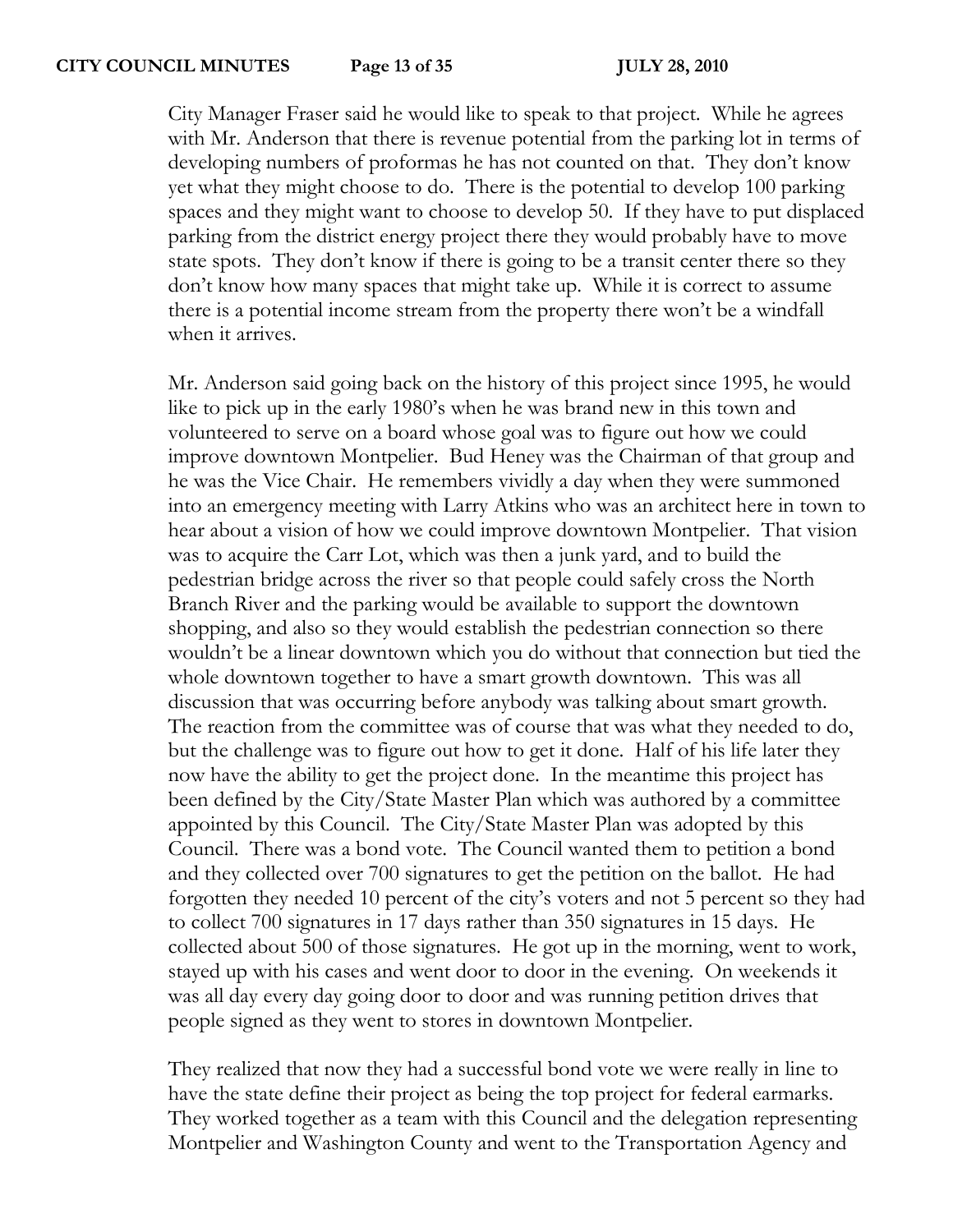asked the Secretary to please designate us as the top project. That happened, and from that followed with \$7.5 million from those efforts.

He has watched the Council repeatedly define the Carr Lot project. He has watched some of them campaign for office saying the Carr Lot project was one of the central goals of their candidacy for office. More recently he has been more concerned. He feels having been in people's living rooms and talked about this project that he has taken on almost the sacred obligation to get this project done. He truly feels that. That is something he carries with him and he is going to try to exercise his best judgment to make sure that this project is advancing and getting done.

He has become concerned as to whether they were really going in the same direction. Four weeks ago the Council was presented with a resolution that would have essentially gutted the Carr Lot project. What that proposal was that was put before the Council without notice to the Carr Lot Committee and without being on the agenda as a Carr Lot item, but the proposal was that we would trade the Carr Lot project and the good that has been defined, the pedestrian bridge, the parking supporting the downtown, that we would trade that to the state in order to get the state to go forward with another project.

At that point there were other problems he saw along the way. He was asked about whether the two projects should be married together. It is fine to marry the transit center part, but the Carr Lot project has to be separate. What he saw was an effort to marry the Carr Lot Project (the transit center project) and the other project together, and that he objected to because if you look at the language of the appropriation it is for the Montpelier Downtown rehabilitation or redevelopment project. That to him is not a project somewhere within the Capitol Complex, at least the \$5.1 million of highway money.

He has become very concerned and contacted people. He feels he has an obligation to represent this project at least as well as he would represent projects on behalf of his clients, and that is what he has tried to do. He has spent literally hours over the last four weeks trying to make sure that we understood that there is a way to proceed here as Bill has defined it where all of the projects we want to talk about can go forward separately but we need to focus on getting done that vision that was put forward for the city almost 30 years ago.

There is some discussion about whether going forward is really as simple as he thinks it is, and it is as simple as Bill's memo says. He provides advice to people on moving projects forward; that is his job. He truly believes this project is ready to move forward, and it has got to move forward or we are going to send the money back to Washington.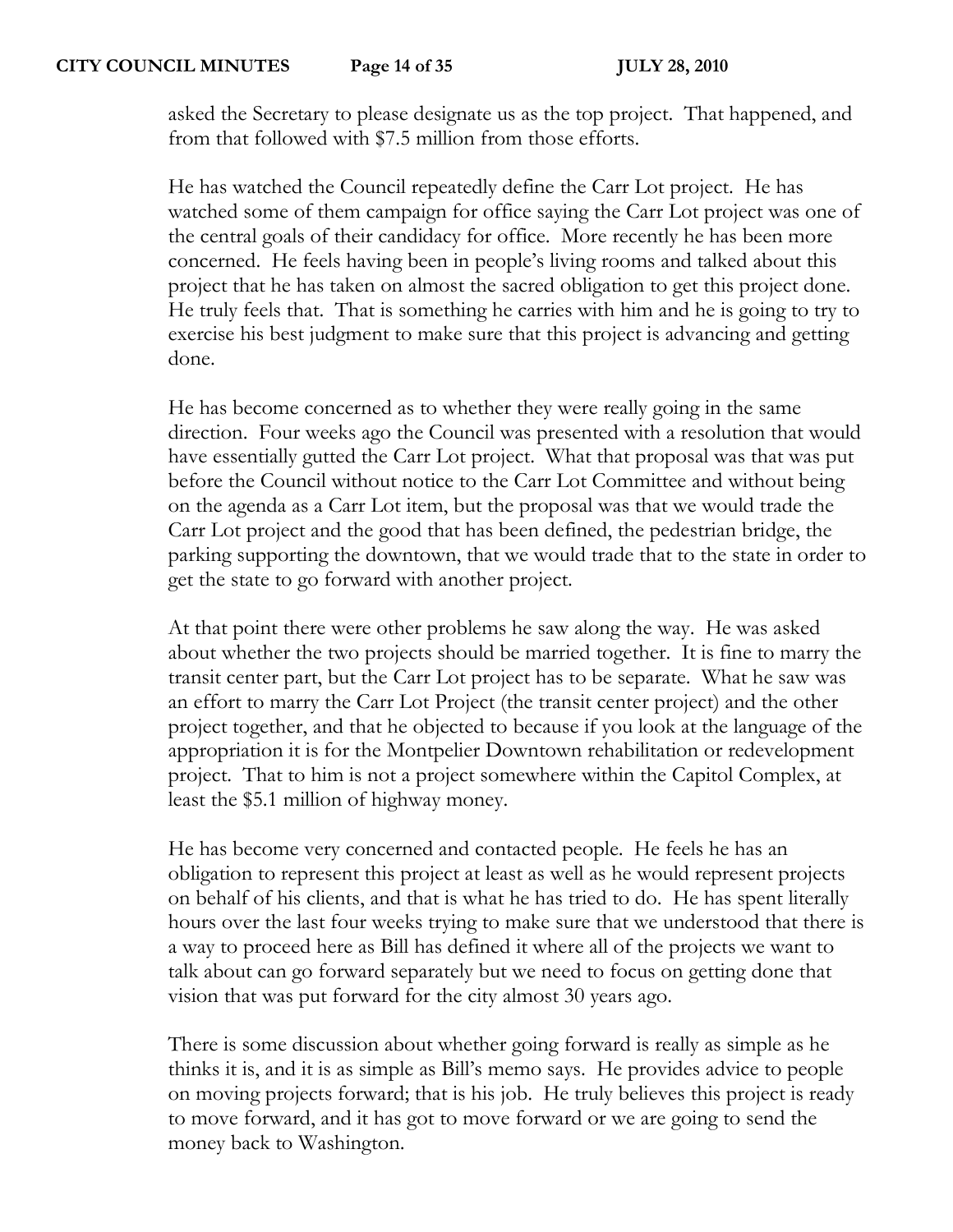Had he been able to speak to all of them individually he would have mentioned some other concerns that have led to his anxiety. The \$5 million of federal money is particularly at risk because it is in the planning category. We have not completed the environmental impact statement that is necessary to move it to the next category which allows us to do the engineering and the site acquisition. If we can move it to the next category we further insulate it from the federal drawback. We have known for five years that we needed to do a small amount of additional work in order to get the federal highway money to move from one category to another.

Another concern is that people have come to him and said they understand that the city is not negotiating with Allan Carr. He has discovered that we have not had a serious conversation with Allan Carr in more than a year about how we would go about acquiring the site. Through this process over the last couple of weeks he has discovered that the Farmer's Market really wants the site. That satisfies the public access requirement, but in addition the Farmer's Market has serious money in the low six figures, that is available to them to put into the project. That is something that is not counted. It is money that would be available to provide a premium to the property owners in excess of fair market value.

There were some other issues raised in the downtown group in order to take their position. They did considerable investigation and listened to Gwen talk about what the challenges were for the project, and over the last couple of weeks having articulated those we have addressed most of them so he really does feel the project is ready to proceed.

He is always concerned about whether he has done more than he should to accomplish a goal, but in this case he was so concerned he really felt they had to come up to speed. It would have been irresponsible on his part not to step forward and try to organize the discussion about all of the benefits this project has whether or not the FEMA ruling comes forward.

The Highway Administration came to us five years ago and said to do some additional work to tell them how we were going to land the pedestrian link which to him is one of the most important parts of the project. We need to define how we are going to do that, and we haven't done that for five years. When we do that the money will move to the category where it is more protected from Washington.

In his mind the way we think about this project has really, really changed since the amount of train traffic started passing through this town. The acquisition processes we should be prepared to use and the need for those has been heightened by the running of the trains through this town. Whenever we talked about the Carr Lot project previously we talked about it was really for amenities. Wouldn't it be nice to have more parking to support downtown? Wouldn't it be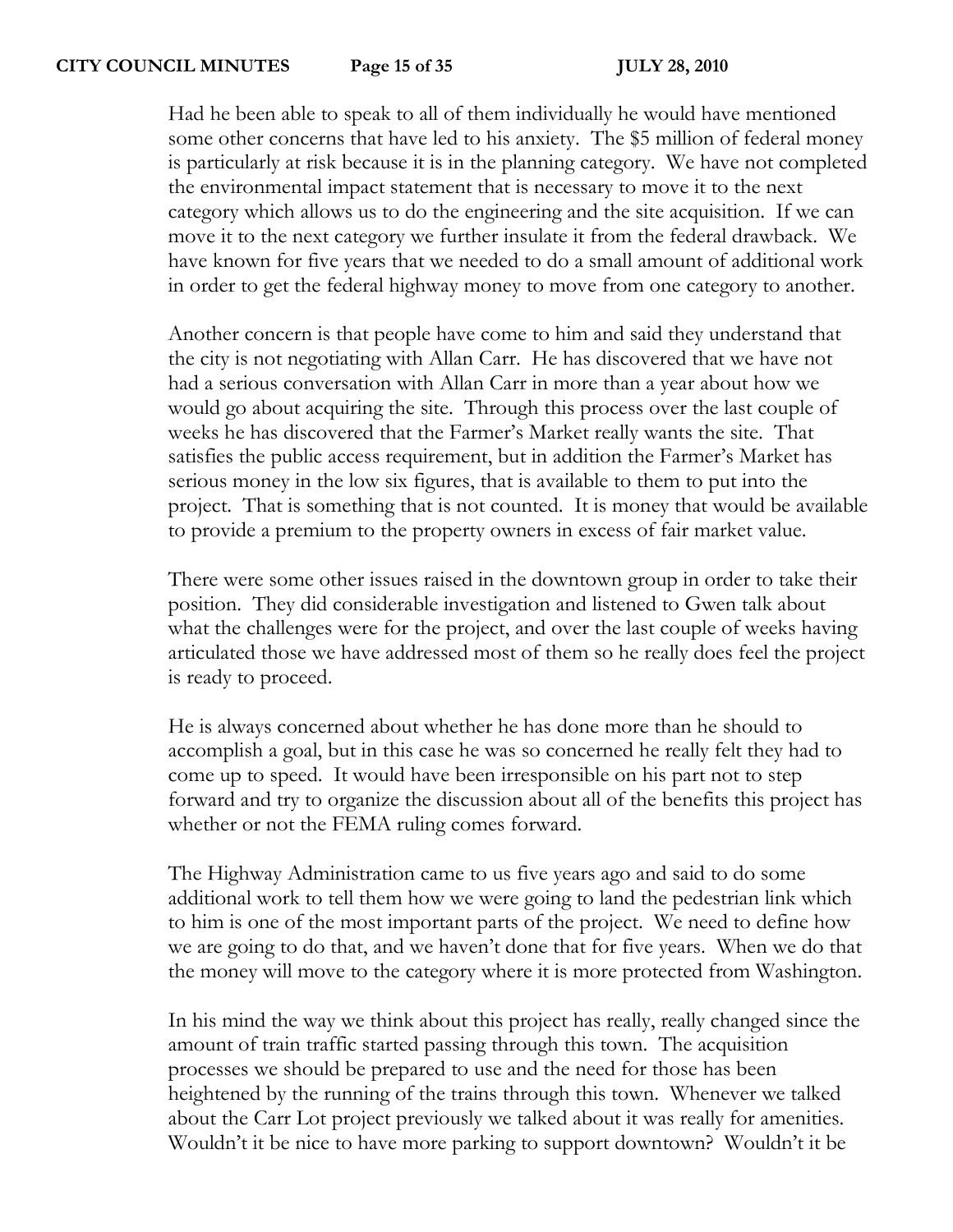nice to have the pedestrian link so that people can cross? But given the passage of the trains through the downtown, and given the proclivity that we have, the need people are expressing with their feet to cross illegally on a railroad bridge, we are now talking safety issues. God help us if we make a decision to not go forward with the acquisition and then there is a serious accident, the concern he has would be living with his conscious because that was an accident he could have acted to prevent. That to him puts this whole discussion to another order of magnitude and makes it more necessary that we proceed.

Randy George, a Board Member of the Farmer's Market, said he lives close by and does business here in Montpelier and his family spends a lot of time at the Farmer's Market. We have a toxic waste site in the middle of downtown. The City Manager just described we have this site that would take serious work to get up to a level where people could reside above it. It concerns him that people spend many hours currently right next door to it at the Farmer's Market. That is already more than simply a parking situation. Furthermore, we have an opportunity here to turn this dump into a community center. All kinds of opportunities have been talked about, but he is here to talk about the Farmer's Market. Inasmuch as you may think that the Farmer's Market is a critical part of our scene here in Montpelier, and he certainly believes it is, and it is part of what makes Montpelier a special place to live, this is the opportunity to create a real home for the Farmer's Market. You probably know that the Farmer's Market spent many years across the street from where it currently is in front of the Court House. They moved to their current location because there was some repaving going on and they thought it was a temporary location. It turned out to be better than the Court House, but in the minds of the membership even though it has been 8 years it has always been viewed as a temporary location. He has been on the Board for 7 or 8 years and they have been looking for a long time for a permanent site and a downtown location is a real priority for them. They have had a formal grant funded search to find another site downtown, and the results of that is they can't find anything that is better than where they are. The only thing their membership was able to vote on, and passed a resolution to this effect about 3 years ago, that they would love to be in what was at that time the vision for the Carr Lot. It has been described how that vision would be different than it was initially outlined. The Carr Lot site is the one place that the members of the Farmer's Market have resolved nearly unanimously to pursue. Once again, if we care about the Farmer's Market and all of the other uses that the community could make of a space like this in downtown that is currently a toxic waste site, we need to work to transform that.

Mayor Hooper said Jon Anderson made the statement that the Farmer's Market could bring money to this.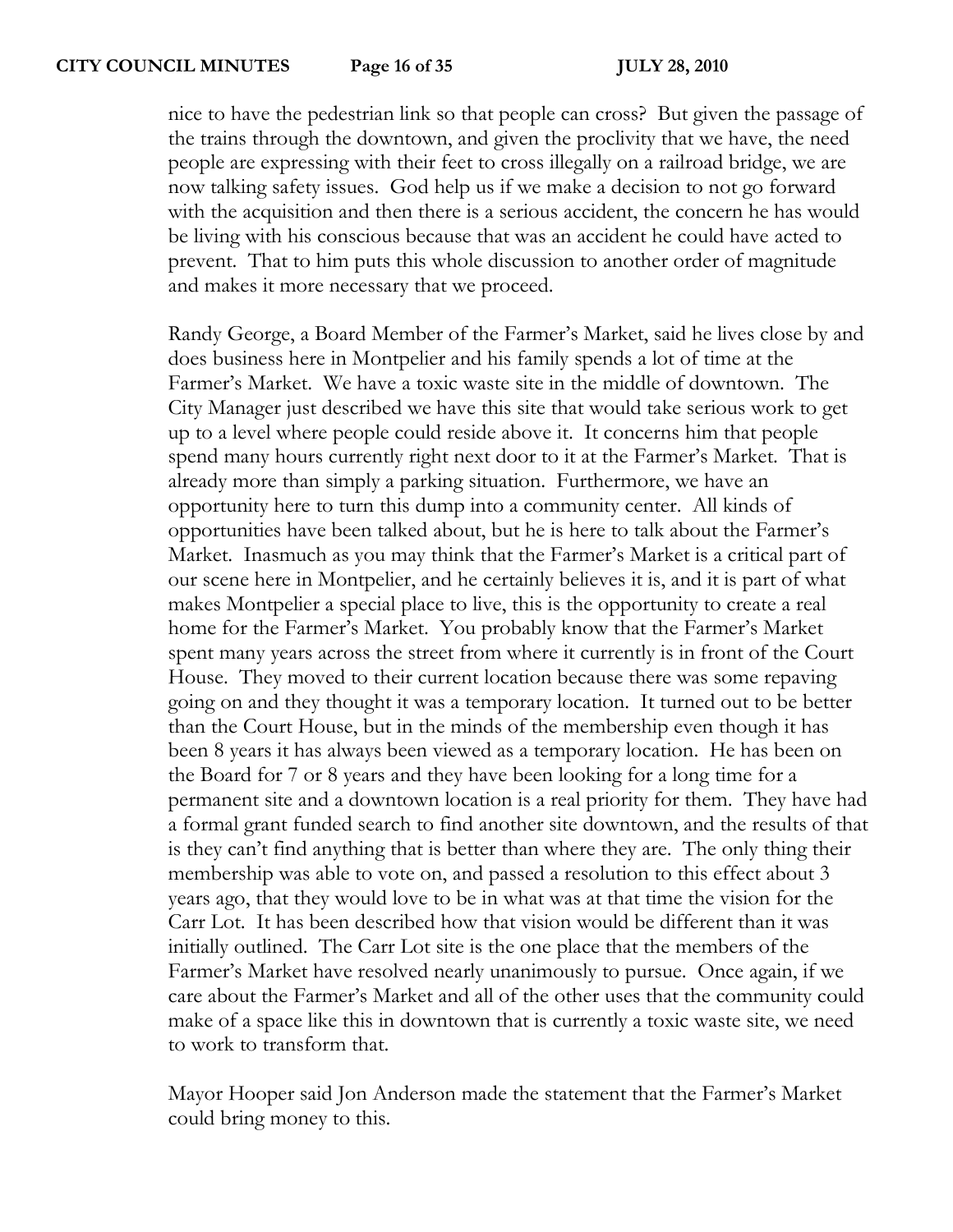Mr. George said it isn't the Farmer's Market directly but it is true that they have been in discussion with an organization whose mission is to support agriculture in the state and they see the advancement of the Farmer's Market and a permanent home for the Farmer's Market as consistent with their mission. They do have funds and even at one point spoke with Allan Carr about purchasing it. It was quickly realized that it wasn't really possible. At this point it may not be as at risk as the federal money but that is also the nature of those funds when time is of the essence.

Jack Lindley said the City Manager hit a home run with his memo. When he first came to town they solved a problem called the water district. It was his vision that got us to the fact that we aren't a third world country up in that part of town. This is of similar nature and he applauds his vision in putting this together. He would add a few things to it. He remembers in the 80's sitting at Rotary with Bud Heney and Frank Wall talking about the Carr Lot so it has been talked about for too many years. We just heard the Farmer's Market talk about the health issues. His grandchildren don't need to be interfacing with this and we have the opportunity to clean it up if they move forward with the concept. The Farmer's Market is a vital part of Montpelier. It needs to expand. He doesn't want it up at the College on the College Green. The Carr Lot provides the opportunity for the Farmer's Market to expand and be part of it. In addition to that, the business expansion in downtown will be accrued in terms of tax dollars and revenue.

The City Manager has been pretty conservative in his memo with his numbers, but there is revenue to be gained even with the purchase of additional lots in this configuration so our tax base would be stronger if we move forward with the purchase of the Carr Lot and the program being outlined here. He thinks all of the citizens in Montpelier deserve to have as strong a tax base as we possibly can so we can overcome some of the reappraisal numbers that are out there and it will be helpful with our tax base here in Montpelier.

The City Manager has shown each of you how to get there. The money is there. Probably because Jim Jeffords lived in this town for a number of years and understood it, he was able to earmark these funds. He remembers the days when he lived on Heaton Street so when Jon Anderson and his group came forward with their vision he understood that. When he was our Public Works Chairman for a few short months we received our earmarked money. In deference and a salute to Jim Jeffords we should move forward with the purchase of the Carr Lot. He encourages the Council to do this for the taxpayers of Montpelier and for the good health of all of the people of Central Vermont.

Mayor Hooper said Jack said to move forward with the purchase of the Carr Lot. We are all fully aware that we are talking about condemnation in all likelihood.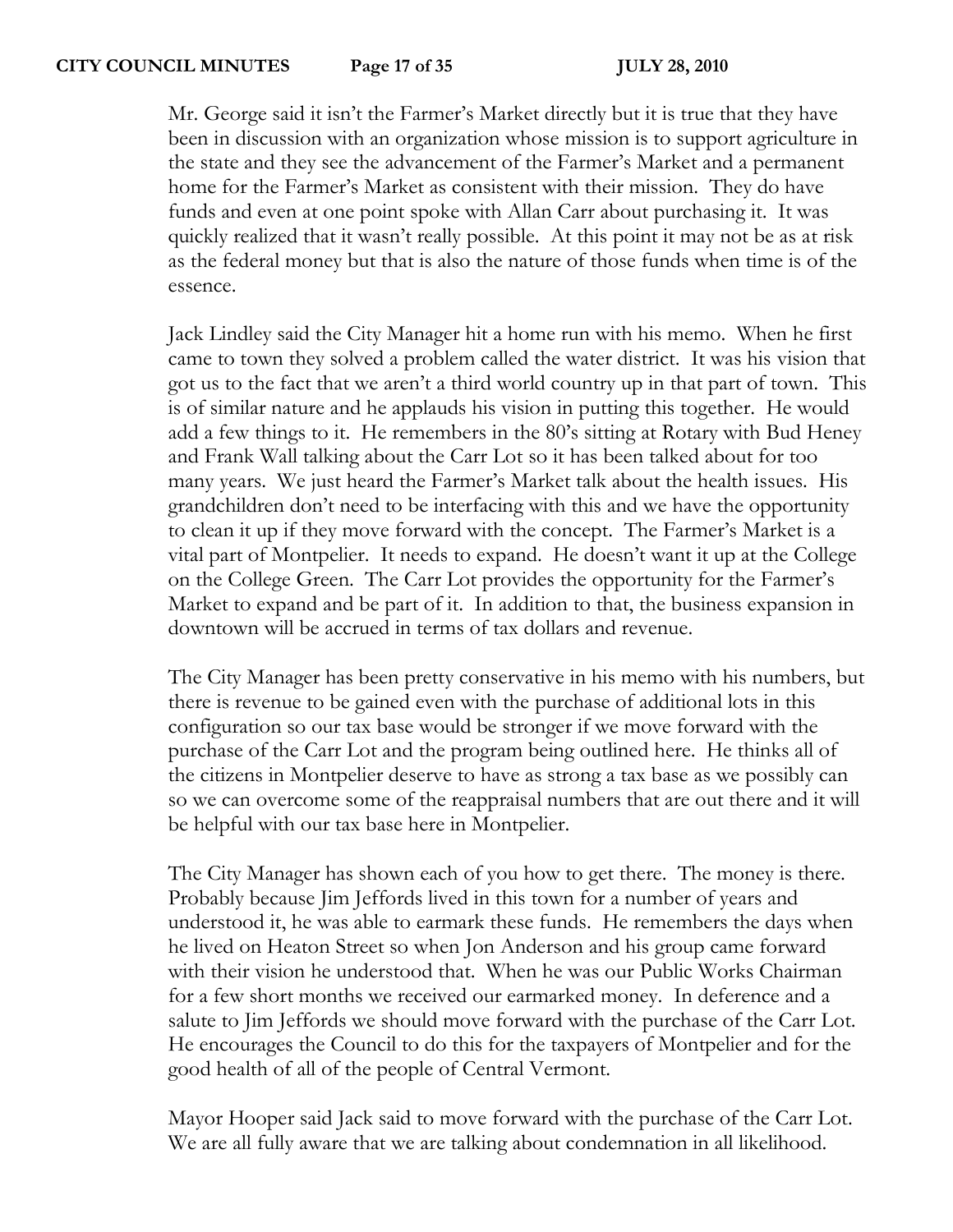Mr. Lindley said he isn't sure about that. There are some reasons why Mr. Carr needs to be dealing with the city this year instead of next year. Don't use eminent domain as a straw man here. Move forward with a positive approach as Bill has outlined. There is plenty of money here for this project, and he thinks they can get it accomplished.

Mayor Hooper said they have made offers.

Mr. Lindley said they are a year old. There are a lot of reasons to be making offers now. The issue is ripe; it's ready to go.

Steven Syz, the founding chair of Montpelier Conservation Commission and a former member of the city/state commission said there was an emphasis on the part of the Conservation Commission to look at how conservation can complement commerce and also how commerce can complement conservation. That was their theme, and he thinks it is still an appropriate theme as we look at Bill's memo, which was exceptional. The memo from Montpelier Alive complemented what Bill has said and is also exceptional. There is a huge opportunity here and he would encourage everyone on the Council to figure out how to move forward as quickly as possible to bring this dream which has been worked on for over two decades to fruition. The Metcalf and Eddy Study of 2002 did talk about ways of mitigating some of the hazardous portions of the site through paving and covering that with soil and having a green space. There are a lot of things that could be done to accomplish the kinds of things that the city/state commission and the Carr Lot Committee had in their recommendations.

He would ask for clarification that if a green space is not possible or a park is not possible because the Metcalf and Eddy Study was more positive.

He sees the whole thing like an artichoke. The core of the artichoke is still there. There are portions of this that one federal or state agency have taken the leaves off of but left an essential core remaining. That is something that will enhance the downtown, enhance the economic vitality, and enhance the environmental vitality. We should go forward with what is left.

Loring Starr said she is new to this project. She has only been working and shopping in Montpelier for a quarter of a century, and apparently this is older. She lives in East Montpelier. She speaks as a state employee, as a bicyclist, a river paddler, and as a person dines and shops and walks in Montpelier. She is a also a member of the Friends of the Winooski River. Thank you all for the time and energy they have already put into this and thanks for City Manager Fraser for his brilliant memo. The two rivers are beautiful and is an enormous resource that the city is turning its back on at the moment. Secondly, condemn the Carr Lot and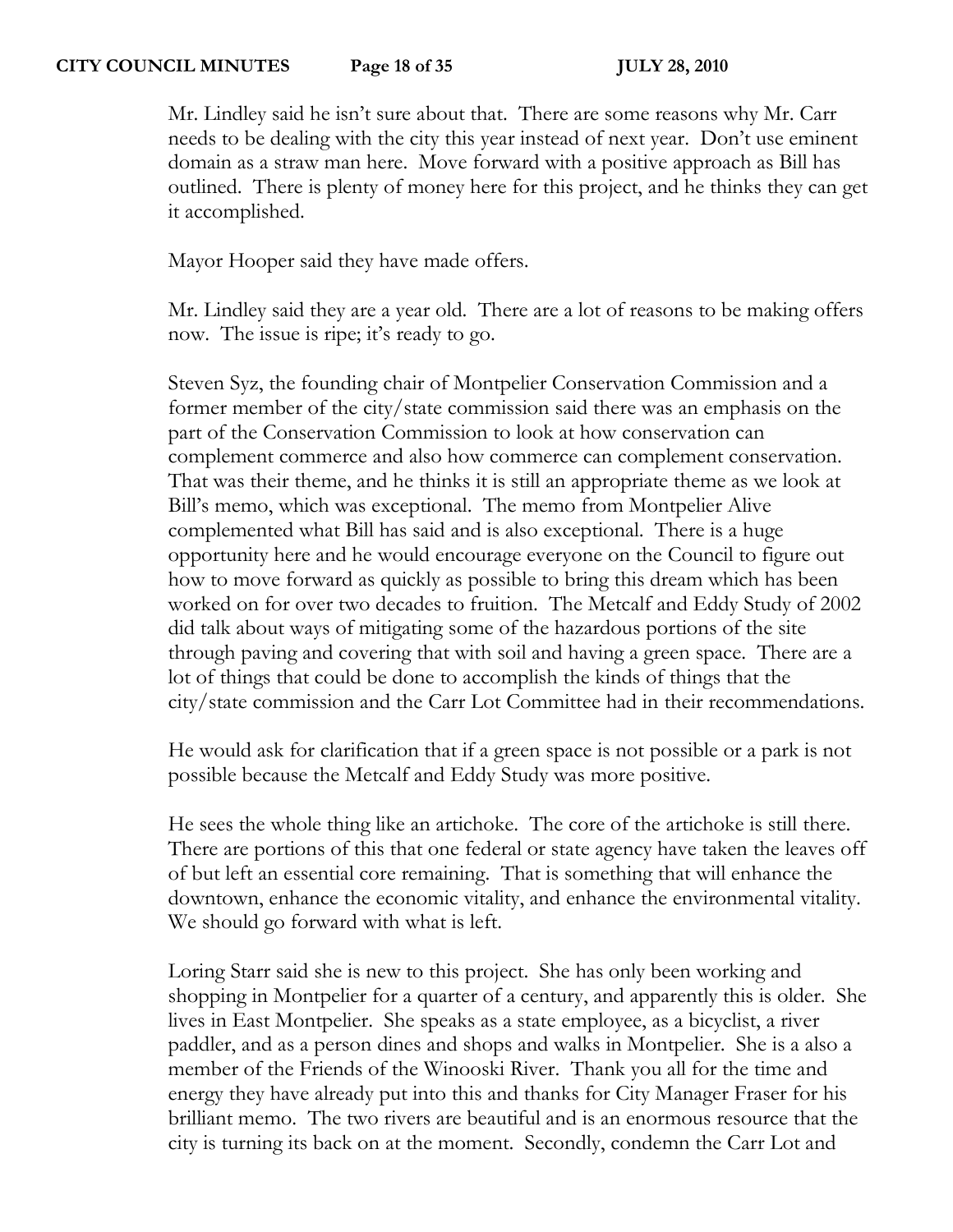move on. Third, a park, river access and bike path are an enormous economic resource. First of all, the confluence of the North Branch and the Winooski are beautiful. Think of all of the different river walks. Having access, she likes walking across the railroad trestle but she likes hikes. A lot of people couldn't walk there even before the trains ran. Mr. Carr owns a toxic waste site in a floodplain. How much money is that worth? Just please get rid of it and move on. Acquire it. As an economic resource talking about river walks, if you have people moving around at this end of town connecting the whole state complex with all of the resources at that end of town it is a huge opportunity that this city is currently not taking advantage of. It's a beautiful river resource. Take care of the Carr Lot, get a hold of it and consider the economics. Please, please move forward with this.

Mac Calhoun, a business owner in Montpelier said he recently was asked to get involved with Montpelier Alive and the committee that is working on this a little bit. He doesn't actually live in Montpelier so he isn't a resident, but as a business owner and as a guy who spends most of his time in this town he wants to thank everyone for this opportunity. He thanked the City Manager for putting the memo together and keeping it simple. It really does seem that now would be a great opportunity to move forward and take advantage of the funds that are available and bring that part of Montpelier into the rest of Montpelier. There really is a lot of opportunity here. He would like to say on behalf of himself as a business owner they would like to see this move forward.

Boots Wardinski, a member of the Board of the Farmer's Market, said there are a couple of points regarding the Farmer's Market. They have looked at the Carr Lot very closely and the size is right, but if there were any buildings on it of any kind it wouldn't be big enough for the Farmer's Market and they wouldn't move there. They wouldn't be particularly interested in moving from one parking lot to another paved parking lot. It's very uncomfortable. Last Saturday at the Farmer's Market was God awful hot and it's not good for products and not good for people hanging out. If you look at markets that are held on green spaces people are on their blankets or on the grass and relaxing things can go on that can't go on at this market. They need a permanent space. They are doing very well at this space at 60 State Street, but it is tentative. A permanent space is their goal, and downtown is their goal, but the space has to be better than what they have. They have attempted to improve that area they are at now but they have been thwarted at every move to do things they thought would improve it. If the city does proceed with acquiring the Carr Lot he hopes they will confer with the Farmer's Market and see what works for them and what their plans are. A parking lot would be their lowest priority for space.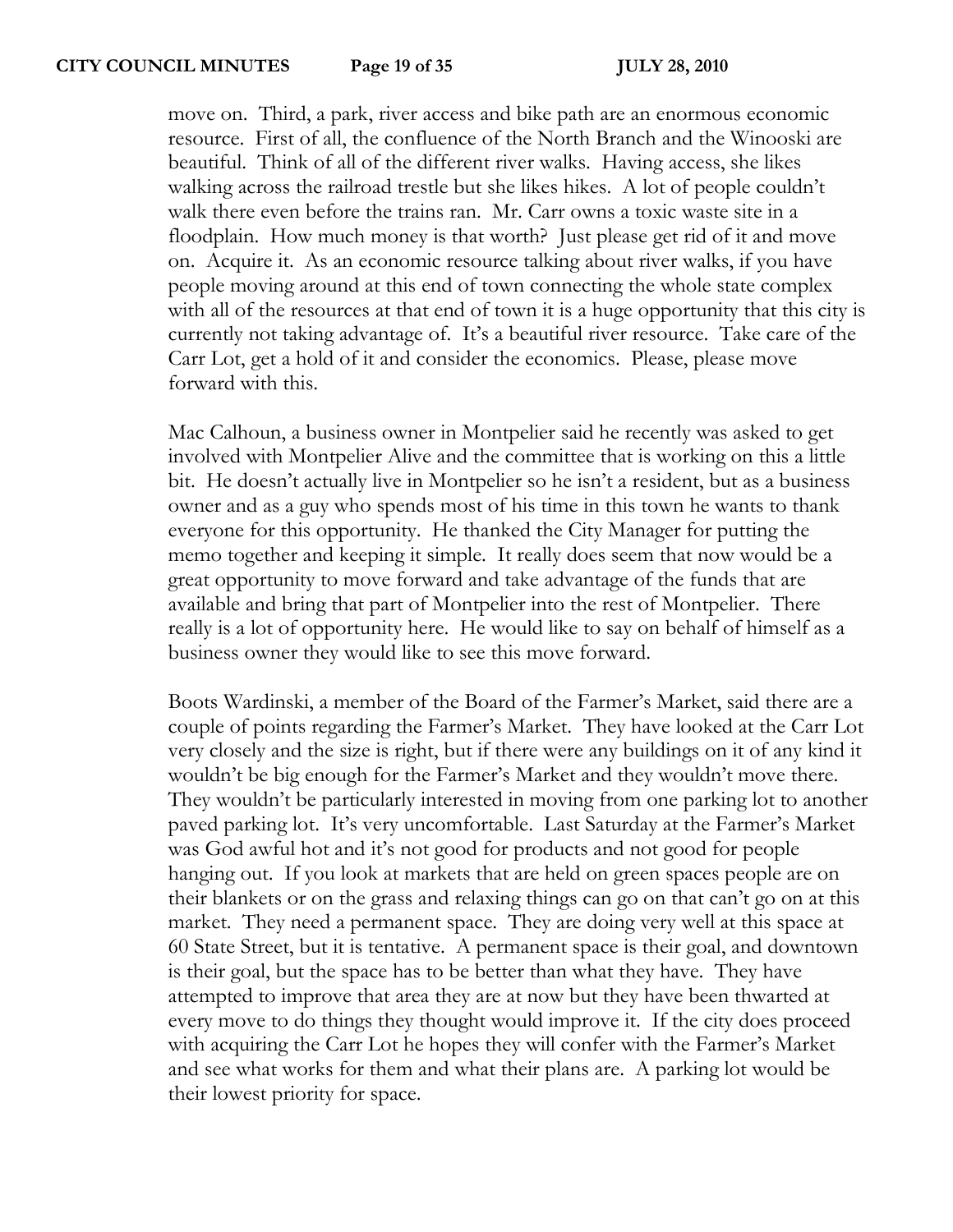City Manager Fraser said Randy told them about three years ago they talked about possibly moving the Farmer's Market there. At all times, including tonight, the transit center building has been included in the plans for the Carr Lot. He just said any building at all would preclude your interest. He is curious because there has always planned to be a transit center located there.

Mr. Wardinski said they looked at it more closely for the square footage and the size of the lot as it exists now is about the same size as their present location. Their vendors as they exist now probably could not move in total to that lot. One of the big problems they have with their lot now is access for the vendors. In the morning when they are unloading and when people are leaving in the afternoon there are access problems, and to further shrink the area they would vend in would exacerbate that problem. They did make an offer to Mr. Carr to purchase the lot and it was rejected.

Joan Stepenske, a resident of Bailey Avenue in Montpelier, said she came because she received an e-mail as a customer of the Farmer's Market. She was a vendor at the Farmer's Market for about 10 years in the late 80's and 90's, and for some of that time she was also Manager of the Farmer's Market. When she started thinking of the Carr Lot as being a lot without buildings because that wasn't going to be permitted she immediately thought of one of her favorite Farmer's Markets in the world in Ann Arbor, Michigan. That Farmer's Market is in a parking lot in the center of town. It is adjacent to an old building which holds some year round parts of the market. They have a market about twice a week. It is basically a parking lot. However, it has some structures. She brought a picture of one little section of that. It is just a covered roof and in the center there are some restrooms and offices. It is a covered area with some electrical connections. It enables the trucks to drive up and back up. The customers go under the roof. During the week when the market isn't going on it is a parking lot. Something like this could possibly work in that space and also be available for craft events or covered picnicking. It is a way to make a parking lot into something that is a little less than one big flat space.

Sylvia Fay, a resident and teacher in Montpelier, said she is present to speak on behalf of the Farmer's Market and on behalf of finding a permanent home for the Farmer's Market. One of the main reasons this is so important is there are three factors that contribute to long term sustainability of any kind of public market, whether it is a farmer's market or other kind of public market. One is a sustainable legal structure which our market has. One is institutional memory which our market is working on. A third is a physical space, and that is one of the three vital components for a sustainable market. She knows our market here is a little bit vulnerable right now because they are in a temporary location. Farmer's markets provide many benefits to the community and especially a downtown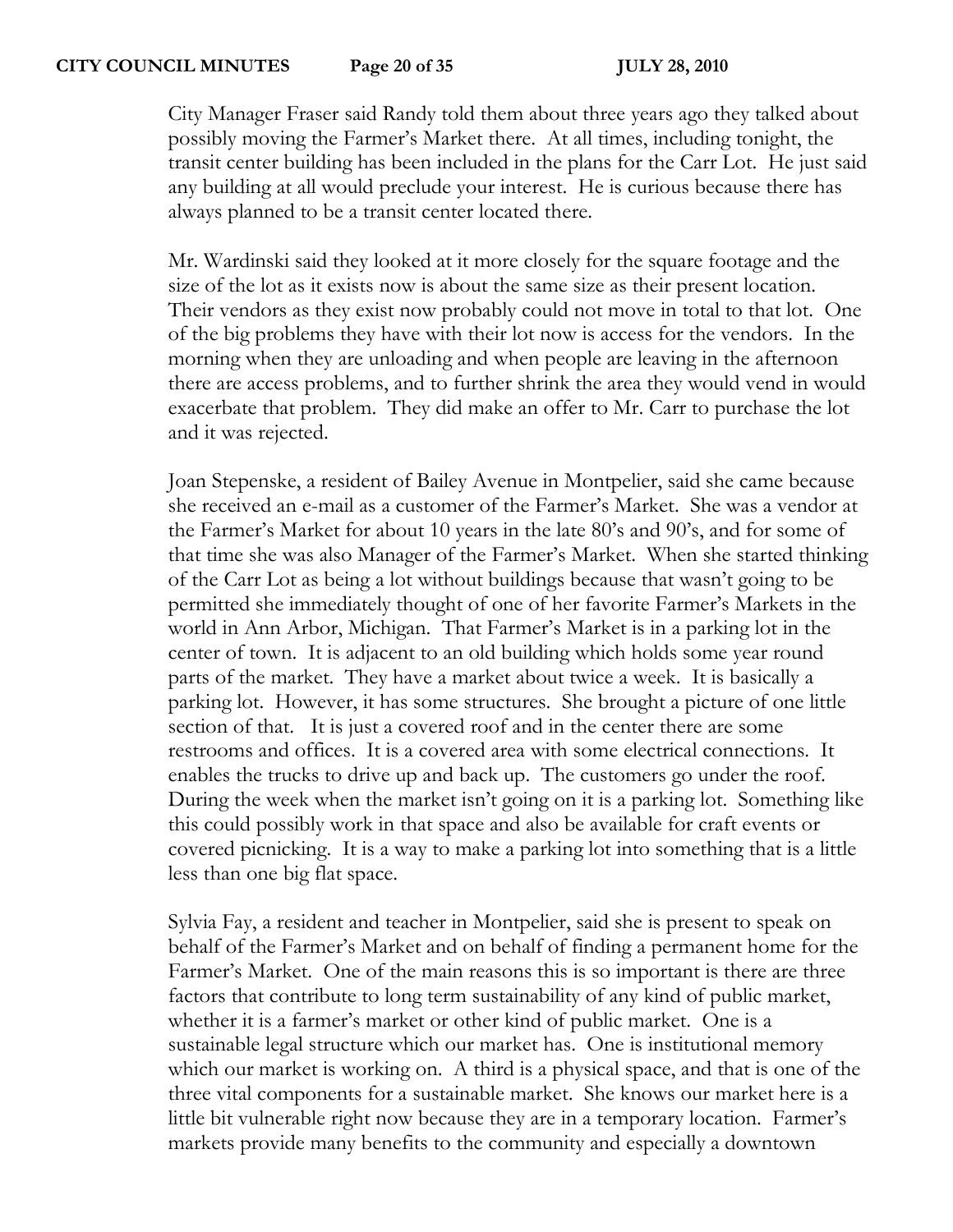farmer's market contributes to a vibrant downtown, to a gathering place where people want to come. It also contributes to fresh food locally for people who walk downtown which contributes to some of Montpelier's goals about local food security. Farmer's markets also provide significant economic multiplier effects. There has been a lot of research, none specifically in Vermont, but in other rural states like Iowa and Oklahoma pointing to specific economic multiplier effect, and this is the impacts on the economy that is secondary to the actual sales generated at the market. Some of those multiplier effects include the ancillary shopping that people do when they come downtown on Saturdays which raises sales tax revenues for the city, visitors who are downtown and eat in restaurants and restaurants employ extra staff on those days which contributes to more jobs in downtown Montpelier. All of the farmers who come to town patronize businesses on Saturday afternoon after the market. They go to businesses locally to shop for their farms. Farmers also hire employees which creates jobs in a local economy. The economic multiplier effects of a market on a city are substantial and are really worth bearing in mind as this thing moves forward and includes in the Carr Lot a plan to possibly site the Farmer's Market. The temporary nature of the current location for the Farmer's Market does leave a lot of our local farmers and other food producers vulnerable, and because of the impact they have on our local economy she thinks it is important to reduce their vulnerability as much as possible by creating a permanent location for the market.

Mayor Hooper said one of the issues that has been large on the Council's minds with the change in the railroad patterns have been safety issues at Main and Barre Streets and just worrying about how they are going to get access for important businesses. She knows that has been an issue for Aubuchon's. City Manager Fraser has been in conversation with folks from the Agency of Transportation about this.

Kevin Thompson, a member of the Farmer's Market, but speaking for himself said when he saw Mr. Anderson's Op Ed in the paper a few weeks ago he got rather concerned because the last time the City Council got involved in the Farmer's Market they cost him money. The Carr  $Lot - all$  the work that has been done it is a great idea and something that should go forward. As Boots said there are space issues with the building and the amount of square footage. He has been involved with several of their committees looking for new spaces. What he really wants to encourage the City Council to do is if this is the spot they are going to try to create for the Farmer's Market that we very much involve the Farmer's Market Board of Directors in the design and in the creation of the space. He was one of the founders of the Barre Farmer's Market and several years ago the City Council got involved in the location of that market without consulting the people running the market. They lost the Farmer's Market for a year and they have spent the last couple of years trying to rebuild it. He would hate to see that happen in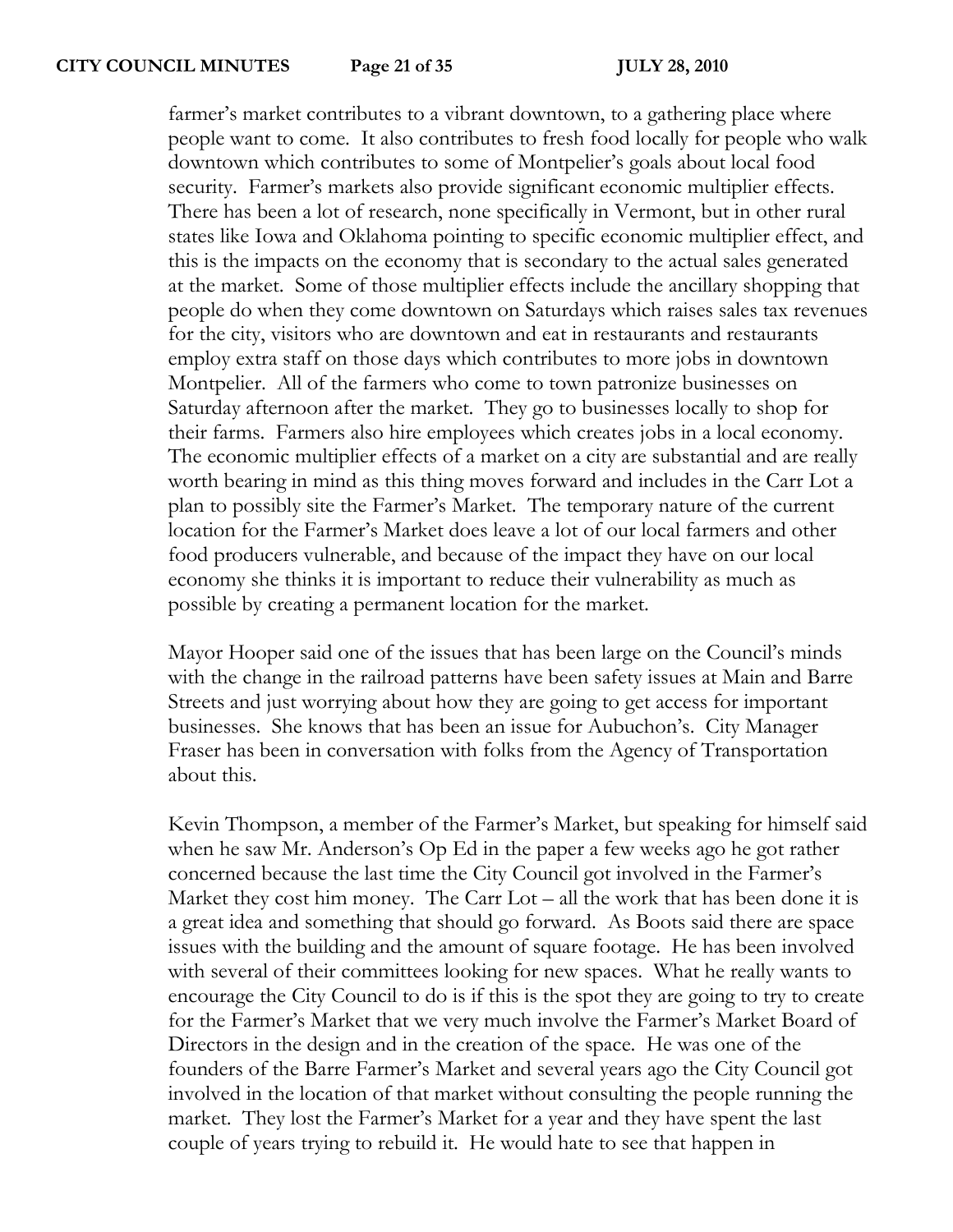Montpelier and the involvement by the Council having an unintended negative effect. He realizes the Council is aware this Farmer's Market is something that is vitally important to the city and they would love to have a location downtown. They need to be in communication and part of that process.

City Manager Fraser said he met with the Agency of Transportation on Monday about the lease cancellation and today they provided us with documents, deeds and maps. They presented information to indicate there are two public accesses to the back of the lot, one next to the Drawing Board. When the Tomasi building was in existence it was an alley and a 10 foot lane for access through there. They have talked to the state about possibly extending the lease cancellations until they have some time to work with the various folks. The state indicated willingness but they didn't say they would extend the lease cancellation.

Mayor Hooper said the city has asked for an extension of the lease cancellation but there is no guarantee. They really are concerned about how folks are going to have access to all of the stores from the back.

City Manager Fraser said he appreciates everyone's comments. There were a couple of statements made tonight that he doesn't think are completely correct and he thinks it is important they are correct. At the meeting four weeks ago there was on the agenda for the City Council an update on the Carr Lot and the District Energy Project. The Planning Director was present discussing the concerns and problems with both projects and talked about how they might or might not relate. There certainly wasn't any recommendation or suggestion they take all of the money from the Carr Lot and put it into the District Energy Project. They simply said there could be some parking swaps. They have looked at moving the Transit Center only to the District Energy site because of the floodway issue but not the rest of the Carr Lot project. That was something to be considered.

City Manager Fraser said they have been in regular communication with Alan Carr but he wouldn't disclose the nature of the discussions. He has been receiving updates about what is going on a regular basis. They have been cautioned very carefully by the federal funding agencies that there is a process by which you can negotiate and which you cannot. They have been told very clearly about the risk of federal funding by negotiating until certain approvals are in place. They are also limited as to what they will pay for by the amount of the appraisal. The most recent appraisal they had done was a year ago. It was sent to Mr. Carr and they communicated about that. We told him this was the amount they would be authorized to pay. They have received his reaction which has been very consistent to the various appraisals they have sent him. This notion that there has been no talking to him for a year is also not entirely accurate. There have not been discussions or negotiations about the purchase but that has been what they believe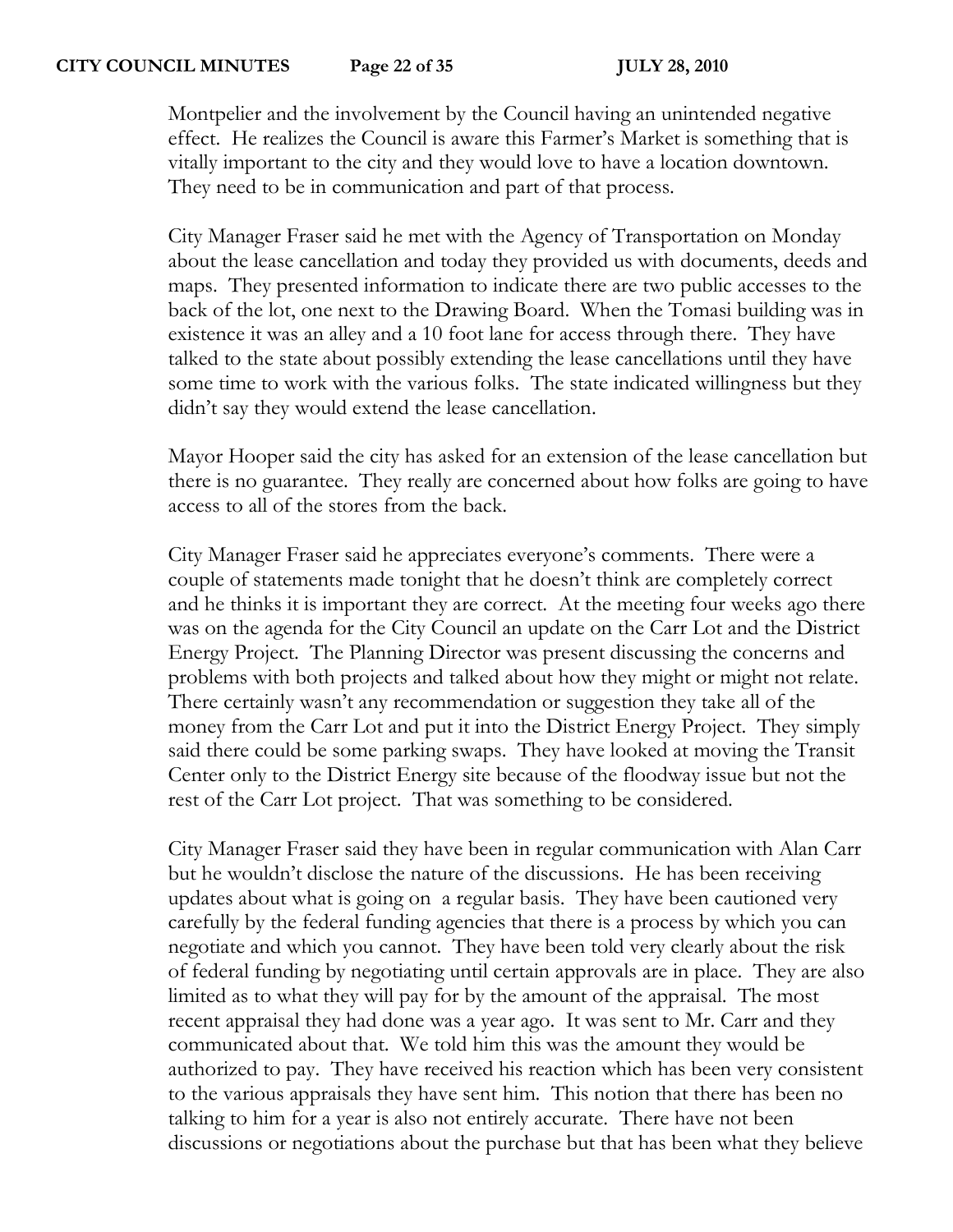is accurately consistent with the direction they received from the federal agencies and also because of the floodway issue and the notion that they have this entire project tied up as one project.

The comment that the city has known for five years about the problems with FHWA is correct. They have also spent a lot of time looking for options. Until the rail action came about the notion of acquiring other buildings and taking them down seemed a more far fetched option. They have been trying to find other places to put the bike path, including behind Shaw's which he doesn't think most people think is a great idea, going down Route 2, and they even talked about taking the bike path out of the project so they could get approval. The conclusion was this would be a relatively simple thing to accomplish and because they were waiting on the Transit Center it wouldn't be a significant holdup. It certainly hasn't sat there and been ignored.

With regard to the Farmer's Market everyone has been very supportive of the Farmer's Market but the project from the beginning was not developed as a farmer's market site. It was developed as a transit site with other amenities. That was not the design and goal from the beginning. In discussions with the Farmer's Market and the city the city suggested that the Farmer's Market might consider going there and it was the city who linked the Farmer's Market with the consultant who has been working on it.

Now they are thinking about redesigning the space for a Farmer's Market and maybe that is something the Council will let happen, but that has not been the direction of the project to date.

Mayor Hooper said neither are they considering purchasing the Carr Lot exclusively for the use of the Farmer's Market.

Jon Anderson asked the City Manager to remind him what his first issue was.

City Manager Fraser said it was Mr. Anderson's first issue which was that four weeks ago the city came and proposed to take all of the money away and put it to another use.

Mr. Anderson said he has reviewed the tape of that meeting and there was very, very clear discussion that we would take the downtown money, and the reason the state was interested in talking with the city was because the downtown money would be to acquire parking within the State Capitol Complex. That is very clear discussion that was there.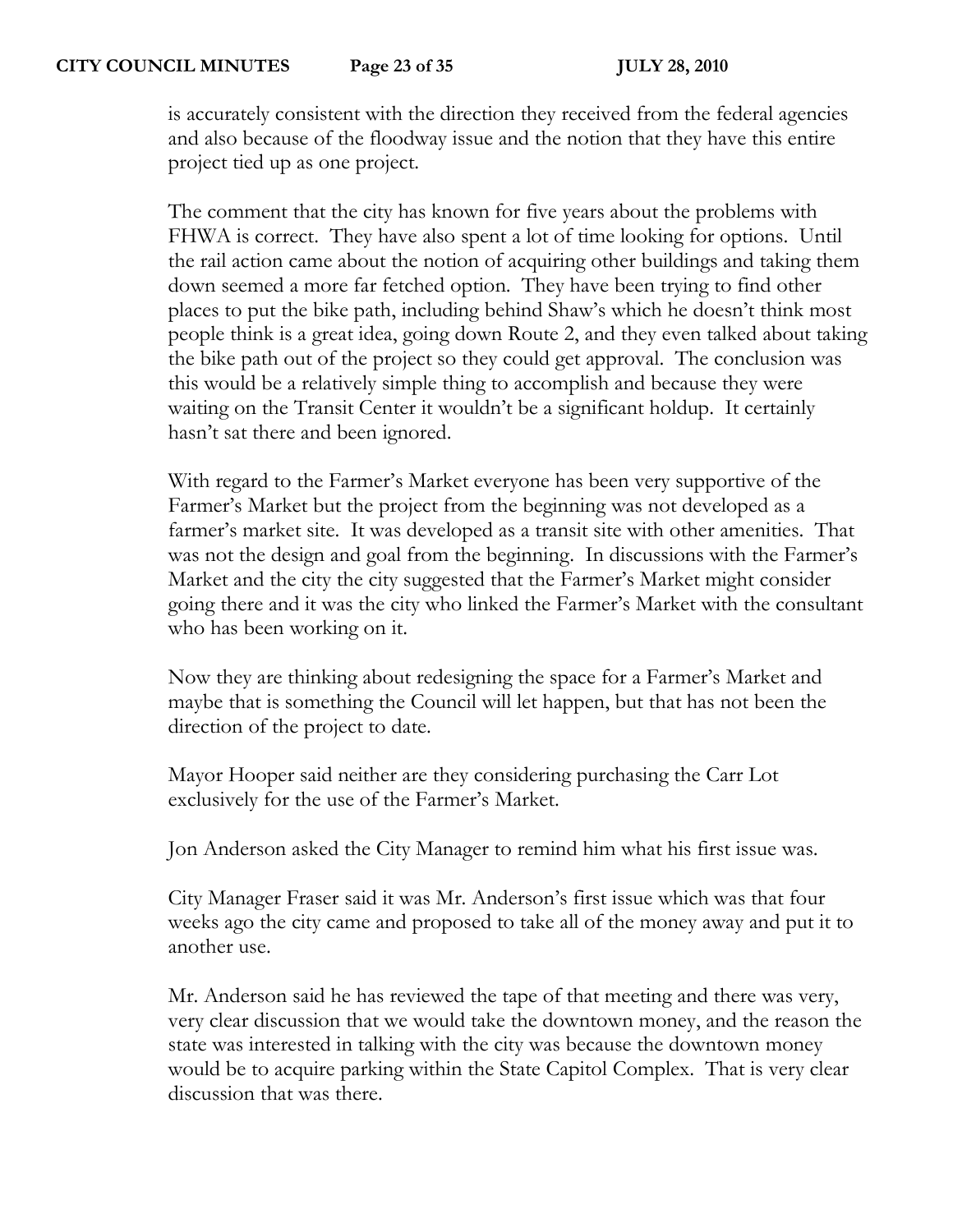City Manager Fraser replied that was what the state proposed to the city and he certainly can never approve that.

Mr. Anderson said the City Manager had told him it occurred when he wasn't here. A fair interpretation of the discussion was that there was both an understanding that the money that is intended for parking for downtown would be traded to the state for parking for the energy plant. Secondly, there were questions about if they don't do the transit center are they still going to go forward with this project. Is the consensus still there? Are they still going forward with the rest of the Carr Lot project? He thinks they could have moved forward with acquisition as much as a year ago when FEMA had not delayed them with going forward and if the Council had made the decision to go forward with acquisition. He doesn't think they should be revisiting whether they are going to acquire the site and revisit that at every possible turn.

City Manager Fraser said he isn't debating his opinion about what they should or shouldn't have done a year and a half ago. He doesn't think it is inappropriate given the environmental issues and other issues as well as what they are hearing from the state about whether we are still on board with this project. They are hearing about different options.

Mr. Anderson said he felt it was his duty and obligation to try to make sure that the Carr Lot was spoken for and articulated for. When they began discussions with the railroad earlier this spring he volunteered the Carr Lot Committee to come forward and try to run interference so they could do the FONSI issues. He has made it very clear to Alan Carr that he does not speak for the city and he cannot have a substantive discussion with him, but asked him for his view of when the last serious discussions had occurred.

Mayor Hooper said they need to bring this conversation back to the Council and there is a question in front of the City Council as to how they are interested in proceeding at this point.

Council Member Sheridan said he would like to talk about the bond vote of 8 years ago and at least a third of the city has turned over in that time. We have actually become a very transient city. It is amazing how many people have moved here in the last five years who weren't around when that happened. A lot of the votes were gathered because of the green space park. That is what a lot of people were interested in. Nobody really understood the total concept of a transit center and what it might mean in the future. What really sold the project to a lot of people was the green space that was going to be in the corner and open up access to the river. A lot of people had ideas about walkways down to the river. He is concerned whether that vote is still a valid indication of the city's desire to still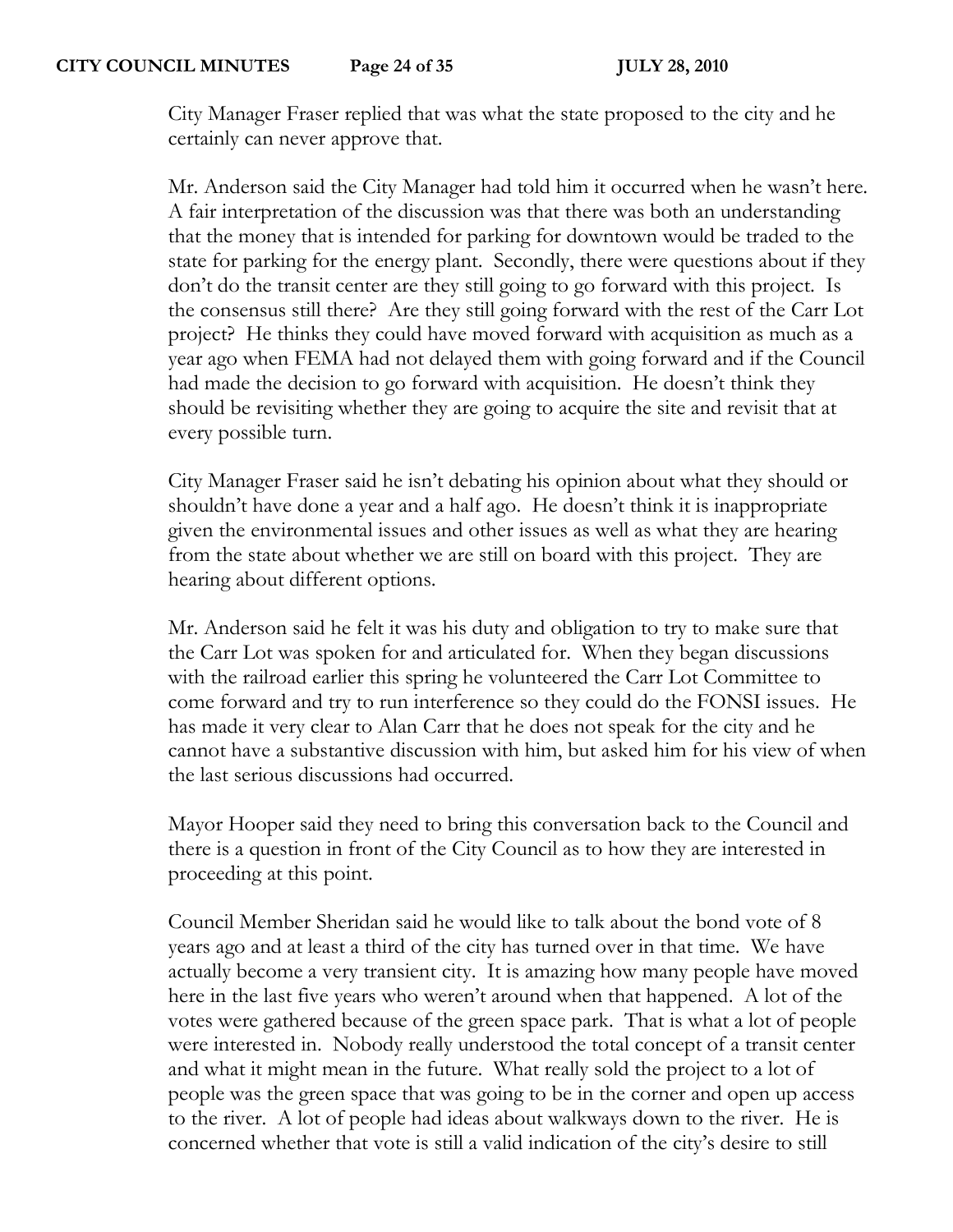spend \$800,000 that way. The Council has talked about that. His nephew came to visit him and brought two friends with him. He met with one of Alan Carr's sons and talked to him a number of times but had never met the other. He talked about the Carr Lot and his vision of what he wanted to create as a legacy and started asking about the floodway designation. He had dreams which indicated he didn't think the family was interested in selling at that time. Every time we have talked to Alan Carr they have not been interested in selling to the city which means we will have to do a condemnation proceeding. He has stated in public that he will not vote for a condemnation and he is not changing his mind. He doesn't like condemnation period. He doesn't like the fact of the government going in and taking property that is somebody else's that they don't want to sell. He would probably vote for it in extreme cases of public good, but seeing we don't even know what we can put there and now hearing conflicting reports from the Farmer's Market that they don't even want to be there if it is another paved spot he won't change his mind on that. He is not voting for condemnation for this project. Now he is wondering how many other properties they will have to condemn.

Council Member Weiss said he needs more information. Let's assume that FEMA approves our appeal. He would like to see based on that a timeline about roughly how long it would take to acquire the property, how long it would take to clean, how long it would take to get the necessary permits and finally how long it would take to build whatever building there would be. If we could scope out that possibility it would help considerably.

City Manager Fraser said they had presented that timeline two months ago.

Council Member Golonka said he wants to be on the record that if they are going to start talking about the acquisition of the Carr Lot that he has recused himself the past three years on this project. He wants the record to note that it is mainly because his family owns Capitol Plaza and is an adjacent property owner, and the second reason is that they have in the past negotiated with Alan Carr for the purchase of that property. They have no interest at the moment. For those two reasons he has recused himself from acquisition discussions on the Carr Lot specifically but not on the project as a whole, and he will continue to do so. If they can separate that discussion he would appreciate it so he can participate in other aspects.

Mayor Hooper asked the Council to do a broad discussion of the project and what pieces are working and not working and see what additional information is needed. When they come to the point of making a decision that will rotate around whether or not they wish to acquire the property we will be clear about that to let Tom know.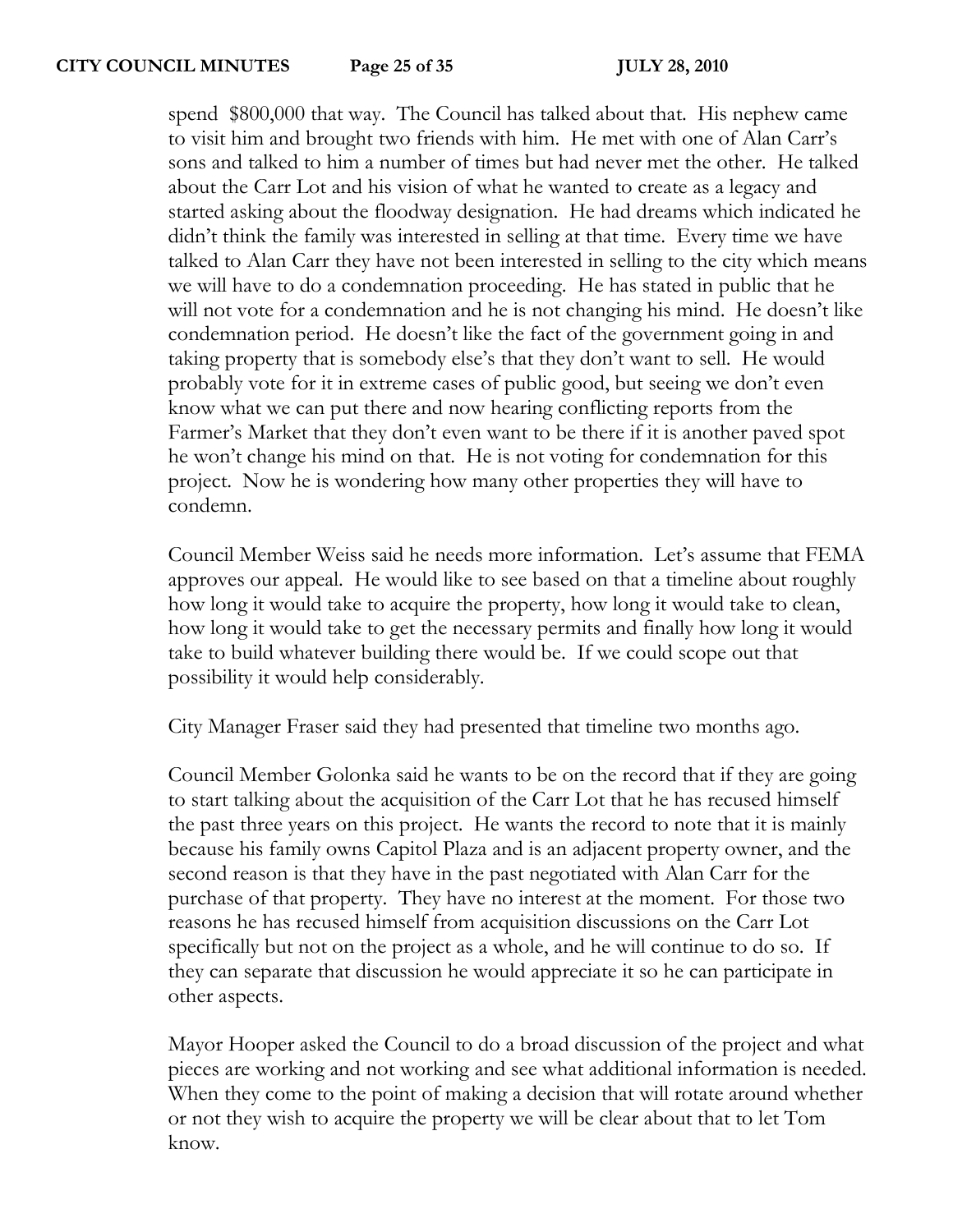Council Member Sherman said it certainly has been a thorough discussion and the City Manager has laid out all of the issues, the benefits and the complications. She is in favor of authorizing him to proceed on the basis of what they have heard tonight.

Council Member Golonka said he thinks there are issues with regards to leaving a toxic waste dump in the downtown so he applauds the City Manager's efforts. He does believe this has gone on long enough. He thinks they need to make a decision. He would hate to see the city lose the money.

City Manager Fraser said to be clear the Council can define the aspects they would like to see. By saying there are restrictions in the green space and the notion that we are just going to put down new gravel and just plant new grass is a little more complicated than that. It doesn't mean that something like that can't happen. There are tradeoffs between that and parking and other things. Ultimately, the City Council can determine how much of that they would like. It goes back to the old conversation they had about the revenue stream from parking. If you choose to make more green space then there will be less parking revenue but that still may be a good thing for the city. With regard to the remediation he certainly isn't skilled enough to describe the process. He thinks perhaps Gwen or Jeff could describe it better than he. It isn't just capping. All of the PCBs have to be removed and taken off site. There is some sort of substance that is used to define lead so it can't migrate from its present location. It doesn't have to be asphalt hard paving. It is a fairly extensive plan. Weston and Sampson proposed a mitigation plan to EPA and the state for their review and approval.

Council Member Jarvis said she is ready to go forward. The two issues are pretty focused. The first one is safety, and that is about the site itself and the contaminants there. The second one is providing an alternate access besides the trestle bridge for pedestrians and bikes because we are not going to stop people from crossing that bridge. The other issue for her is seeing this as an economic development issue. She is very excited about it from that point of view. She thinks what was said for future private development in the area is very exciting. It would be a very desirable spot if we developed the area at Main and Barre Streets. The bike path itself is a major economic driver. She thinks about countless families she knows, including her own, who travel to Stowe just to go to the bike path and while there shop, etc. Then, in terms of access to the back of the Main Street buildings and what it means for the continuation of the existing businesses there, and also future development and redevelopment of those buildings. Those factors speak very strongly for moving forward. Although she understands Jim's concerns about the exercise of eminent domain, and hopefully they won't have to use it, there are conditions when she thinks it is appropriate. Members of the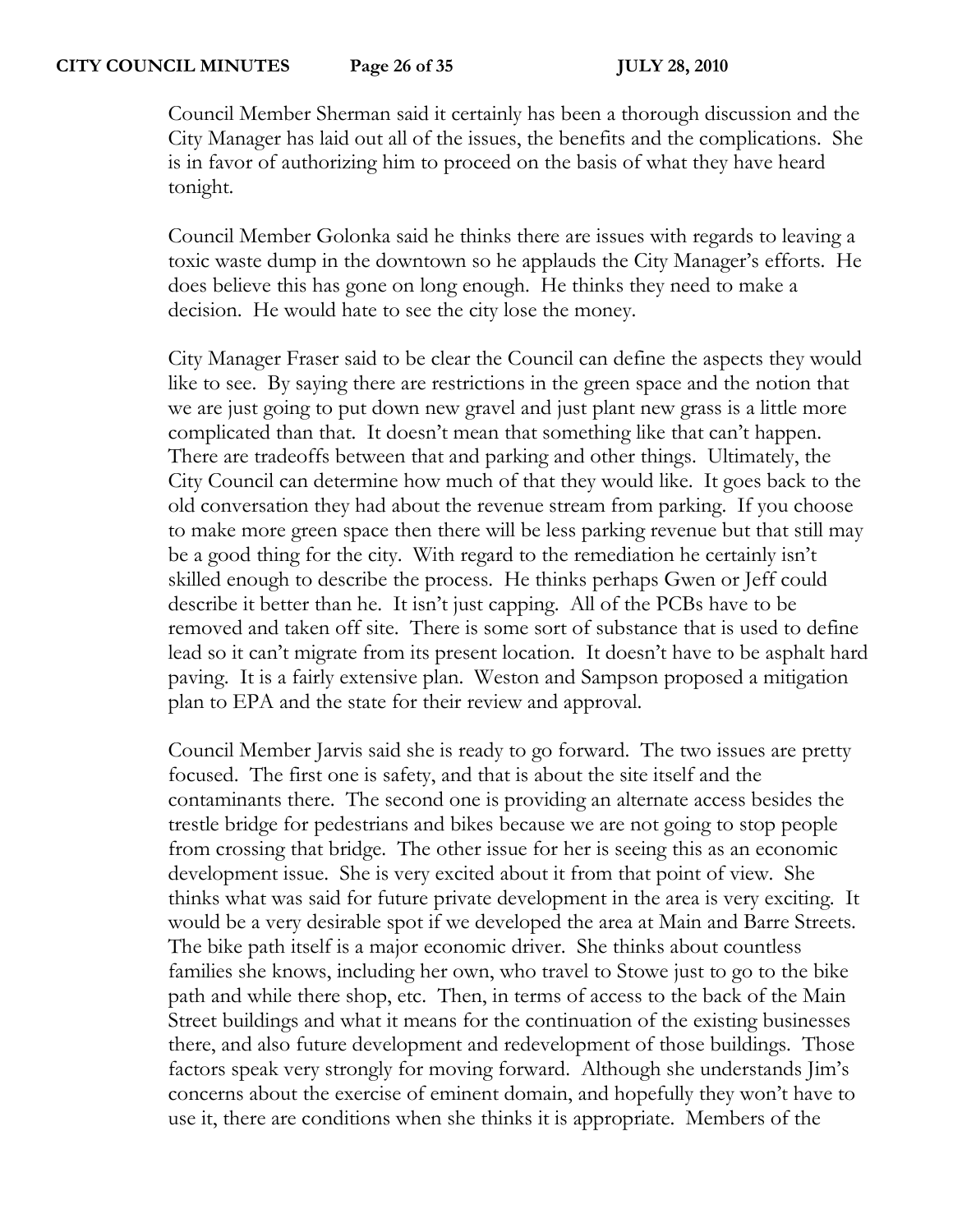Council have certainly heard from citizens in Montpelier over the last couple of weeks that they really want this project to move forward.

Council Member Hooper said he is willing to move forward at this time as well. For him in the abstract he would not like to be swayed by spending other people's money or condemning a property for public good that is less than a water system or a major thoroughfare, but when you look at all of the pieces about improving such an important piece of property and about how it will fit in with our existing downtown it rises to the level that he could support that.

Mayor Hooper said at this point she would ask Council Member Golonka to step down and somebody will make a motion. She wants to add her complements that have been offered to Bill Fraser and the staff and thank Jon Anderson for his work in helping us to figure our way through this project. She thinks the project has had some wonderful moments when everybody was excited and then bits and pieces of it drifted away and enthusiasm for it waned. With the advent of issues associated with the railroad and really gnarly mess that is creating and thus the opportunities of being able to reprogram some money over to that side of the river it actually solves the problem of having a pedestrian bridge which was one of the real impediments. When we think about gateways to our city that deserve attention it is Main Street. It is astonishing that our Main Street is the entrance to our gorgeous downtown and this is a once in a lifetime opportunity to deal with the safety issues, economic development issues, transportation network, and make some really important choices for the community, so notwithstanding some real important private property issues that have really troubled all of us it is important that we move this forward in a positive way.

Council Member Golonka recused himself.

Motion was made by Council Member Jarvis, seconded by Council Member Sherman to authorize the City Manager to proceed with the project as outlined in his memo.

Council Member Sheridan asked if they could separate that from the acquisition. He doesn't have a problem with the project but he has a problem with the acquisition. In other words, make a motion to proceed with the acquisition and then a motion to proceed with the project. He has a problem with the method of acquisition. If they don't do that he will just abstain.

Council Member Jarvis asked if acquisition was one of the first steps.

City Manager Fraser replied that is correct. Any step towards acquisition would begin with discussion and negotiation and no eminent domain can take place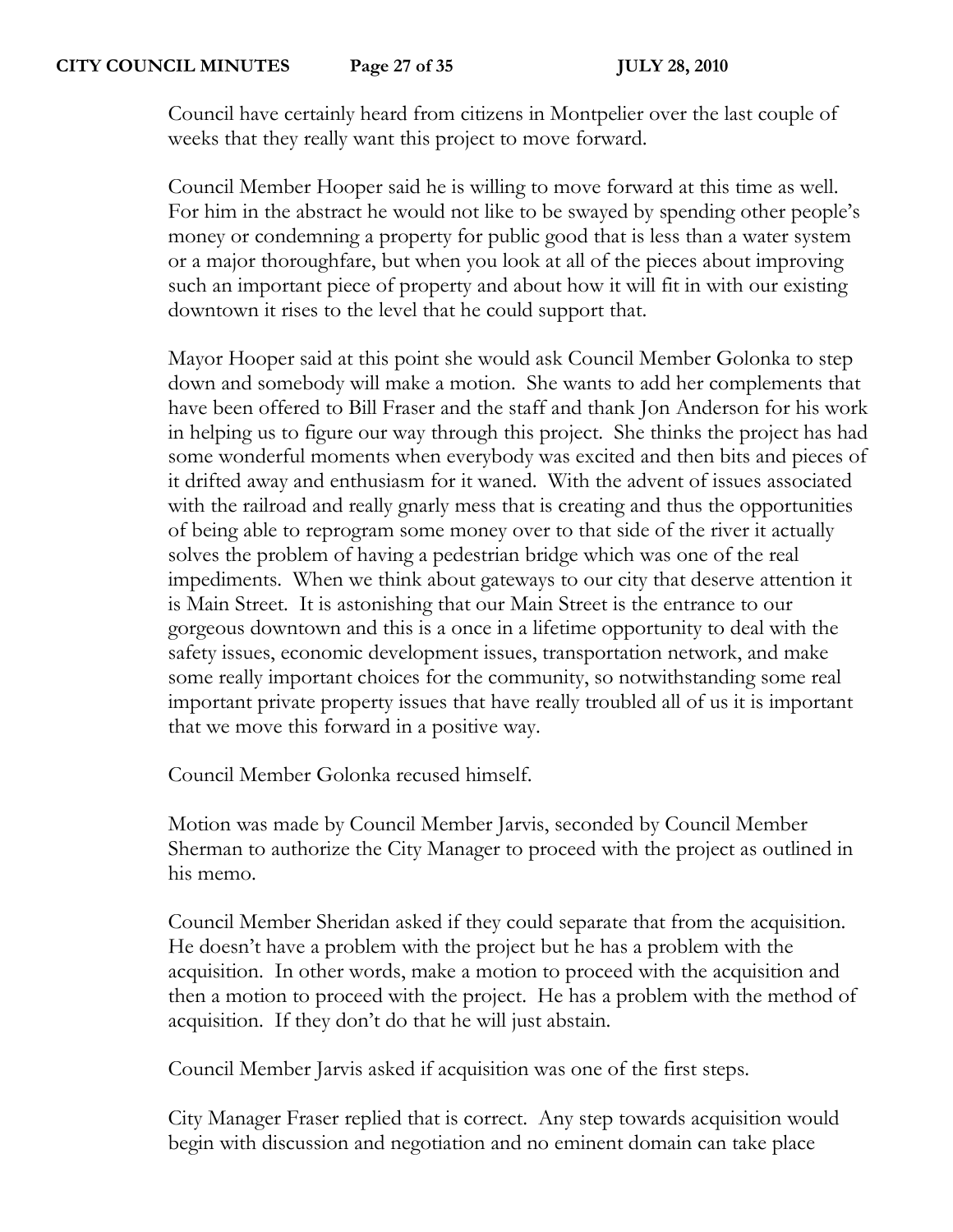without a vote by the Council and a public hearing. This is not a vote to condemn the property. It is a vote for him to be authorized to acquire this property in a public vote. Based on prior conversations, circumstances may have changed.

Council Member Weiss said there are two flavors to this and unless he can understand the differences he will vote no. Acquisition would be with FEMA approval, and flavor 2 is without FEMA approval for building. Therefore, he isn't comfortable tonight in asking anybody to talk with the property owner when we don't know where our advantage lies. Are we talking with the property owner as though we can't put a building on it, which depreciates the whole project, or are we talking to the owner that if FEMA says we are going to put a building on it then that changes the nature of that conversation? He would prefer to wait until FEMA comes through and gives a ruling so he would know where we stand in conversation about acquiring property.

Mayor Hooper said she understands the motion to be to enter into negotiations to acquire all of the property regardless of the FEMA determination whether we can build on it or not.

Council Member Weiss asked if it was the intent of the motion to ask the Manager to enter into a discussion or to consummate a contract.

Council Member Jarvis replied he couldn't consummate a contract without the Council's approval.

Mayor Hooper called for a vote on the motion. The vote was 3-1 with Council Member Weiss voting against the motion. Council Member Sheridan abstained. The Mayor voted in favor of the motion to make the fourth vote in the affirmative. Motion carried.

Mr. Anderson thanked the Mayor's for accepting his input. He wants to express his appreciation of all of the Council and he is always concerned whether he has done more than he has needed to move forward, but his goal is really to move the project forward. He appreciates their efforts and vote for this tonight.

```
10-182. Berlin Pond Ordinance – Second Reading (convene as Health 
Board.)
```
• Council will reconvene as the Local Board of Health.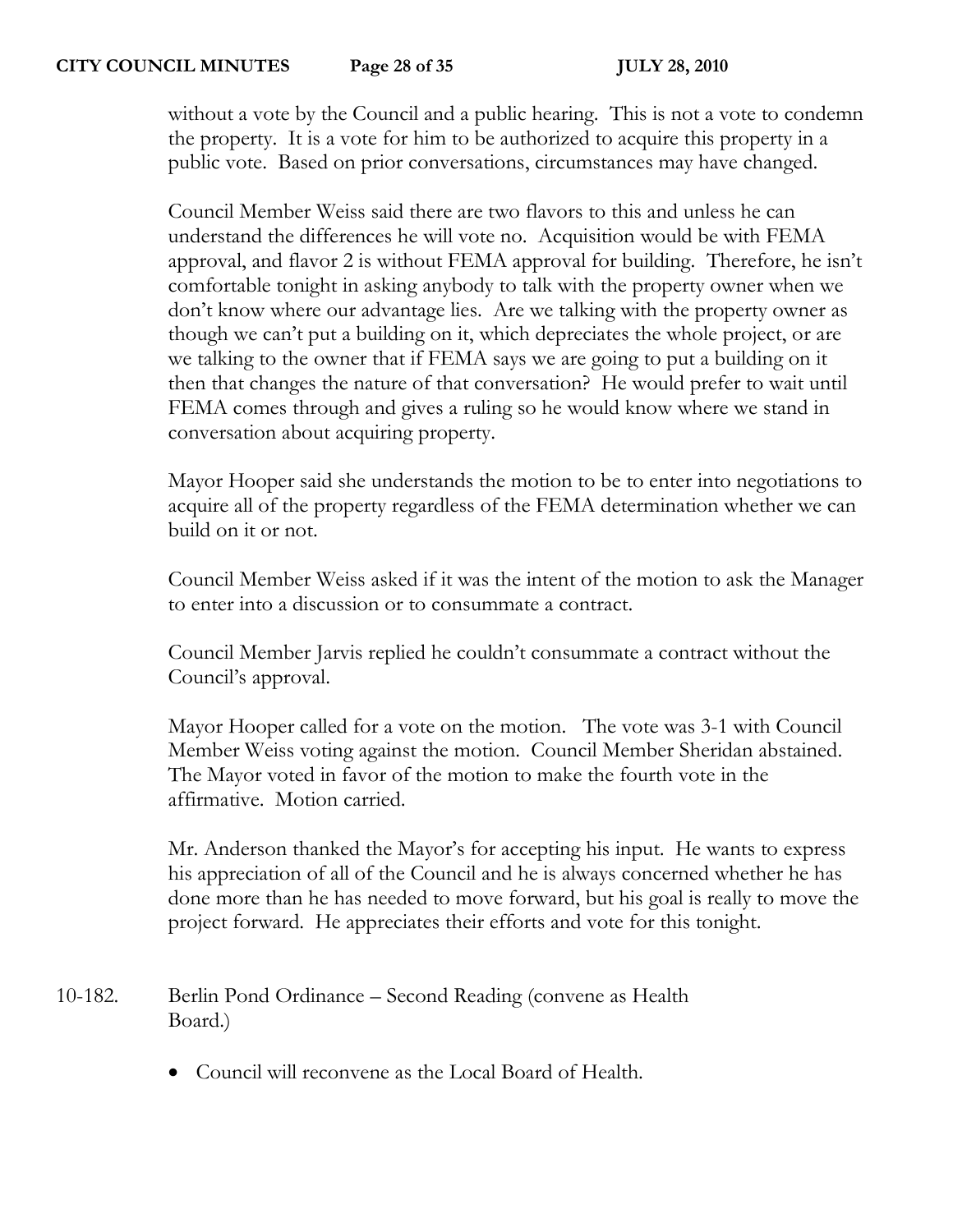- Local Board of Health takes up the ordinance relating to the protection of Berlin Pond. A motion must be made to accept the findings and to enact the ordinance as a health order.
- After this motion is concluded, a motion must be made to reconvene as the City Council.

Recommendation: Adopt ordinance and health order.

Mayor Hooper said the Council's first action is to convene as the Board of Health.

Discussion followed and this item had been tabled at a previous meeting and there needed to be a motion to remove from the table.

Motion was made by Council Member Jarvis, seconded by Council Member Hooper to remove this item from the table. The vote was 6-0, motion carried unanimously.

Motion was made by Council Member Hooper, seconded by Council Member Weiss to convene as the Board of Health. The vote was 6-0, motion carried unanimously.

Board of Health Members present: Mayor Hooper; Council Members Weiss, Sheridan, Hooper, Sherman, Golonka and Jarvis. Health Officer Schneider was absent.

Mayor Hooper said the question before the Board of Health is whether or not it would care to issue a health order relating to the protection of Berlin Pond. The health order was included in the packets to Council Members.

Motion was made and seconded by Council Members Hooper and Sherman to issue the health order relating to the protection of Berlin Pond dated July 13, 2010. The vote was 6-0, motion carried unanimously.

Motion was made by Council Member Jarvis seconded by Council Member Hooper to close the hearing as the Board of Health and reconvene the Council Meeting. The vote was 6-0, motion carried unanimously.

City Attorney Paul Giuliani said there is a typo on Section 2, the second line they should strike the second word "and" appear. It should be Berlin Pond and its tributaries are…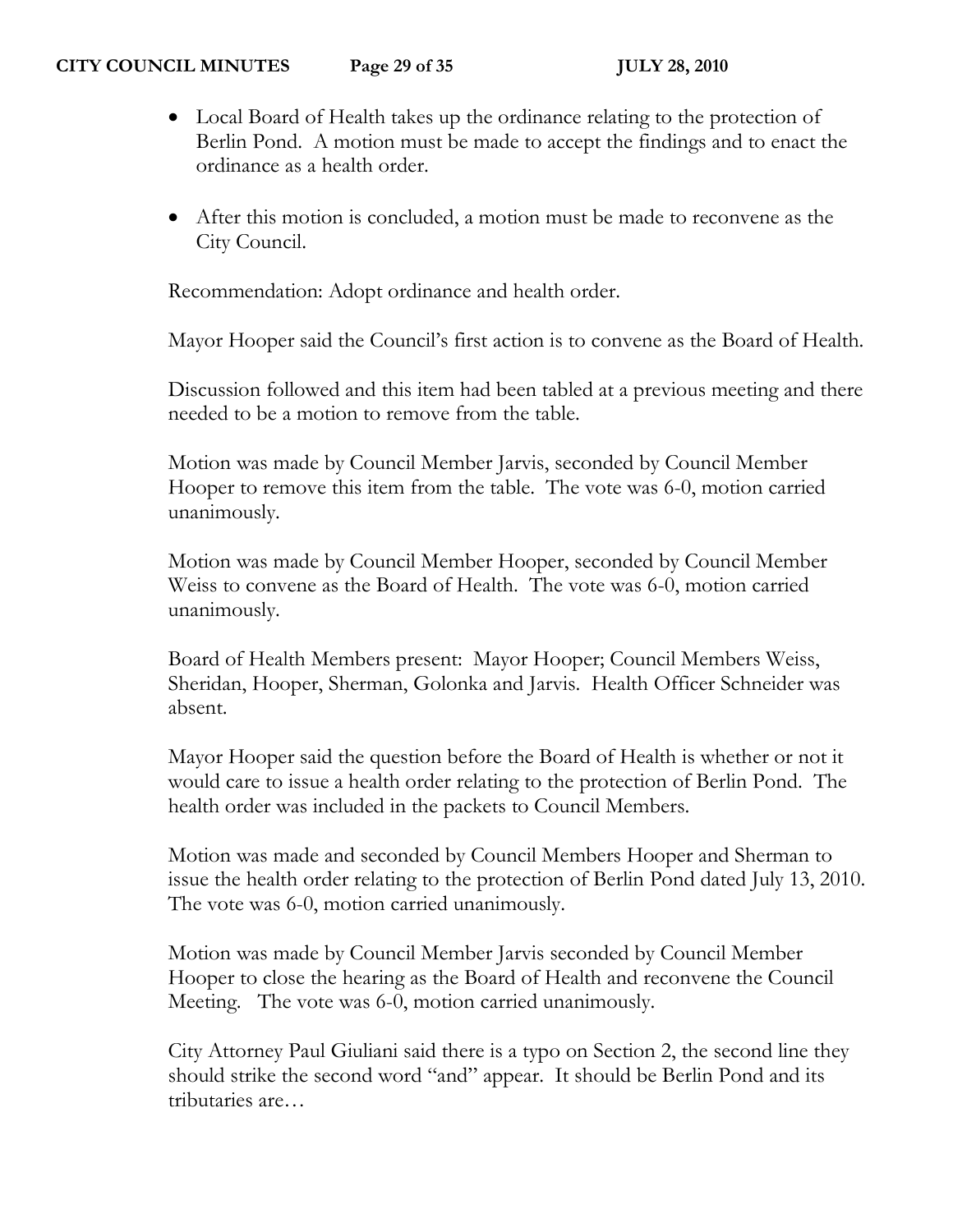Mayor Hooper said they are conducting the second public hearing on an ordinance relating to the protection of Berlin Pond. She opened the public hearing at 9:51 P.M., no one came forward to testify and the public hearing was closed.

Motion was made by Council Member Sheridan, seconded by Council Member Sherman to adopt the ordinance relating to Berlin Pond at its second reading.

Council Member Golonka said Article 7-600 said before they had listed human activities. Now it say entry upon or activity within zones 1 and 2. Zone 2 crisscrosses the Interstate and there are also mountain bike trails through that area. How does this order affect that? How is it enforceable?

Attorney Giuliani said it doesn't trigger unless there is the likelihood that it is likely to cause or contribute to any contamination or pollution of Berlin Pond. An example he uses is traffic on the Interstate with petroleum doesn't in itself trigger the ordinance. Let's suppose the state decides to put down herbicide along the road. That will be a problem. The normal activity of travel or habitation in this ordinance doesn't kick in unless the activity is likely to affect water quality, human health or public drinking water treatment.

Council Member Golonka said he is concerned they are being a little too encompassing and how do we enforce that.

Attorney Giuliani said if people are on the town road that goes around the pond there is a perfect right for public travel which would preempt any of this. It's when they leave the public road; go into the water shed toward the pond is when this would kick in.

Council Member Golonka inquired about riding their mountain bikes on the trails.

Attorney Giuliani said it is the Council's call.

Council Member Golonka said he thought there was going to be a permission provision.

Mayor Hooper said it isn't reflected in the language in front of them. What they had talked about at the last meeting was language to this effect. In Section 7-605 land uses within zones 1 and 2 of the Berlin Pond….are prohibited unless directly related to municipal water supply testing, protection, enforcement, improvement purposes or scientific investigation. The City Manager shall approve access.

Attorney Giuliani said what he tried to do in Section 7-605 is to make that short. Where the city by adopting the ordinance does not relinquish any right, benefit, or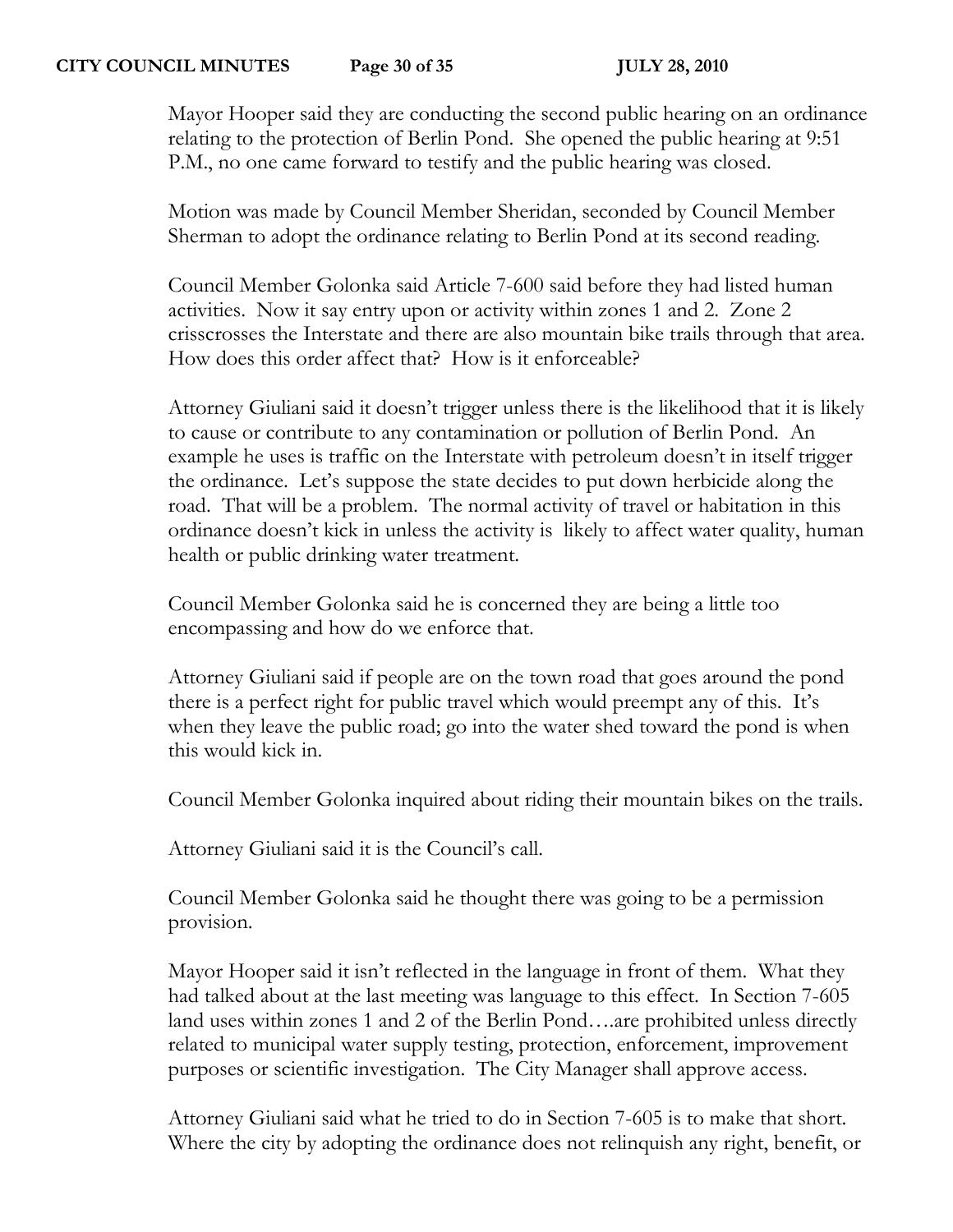prerogative with respect to Berlin Pond, that discretion is always there. Years ago they wanted to land a plane on Berlin Pond. The ordinance doesn't deal with that.

Mayor Hooper said she is a little concerned about the reading of the ordinance. Let's leave it as entry upon or activity. Mayor Hooper called for a vote on the motion. The vote was 6-0, motion carried unanimously.

City Manager Fraser asked Attorney Giuliani if he had an update on the court case.

Attorney Giuliani said the last he heard was is that the Judge is trying to get everybody in a posture for a summary judgment.

## 10-183. Montpelier Down town Re-designation.

Consideration of authorizing City staff to pursue a re-designation as a Designated Downtown with the State of Vermont. While the application comes from the municipality, it is done in conjunction with Montpelier Alive, Montpelier's downtown revitalization organization. Downtown designation provides significant benefits to Montpelier including eligibility for tax credits, preference for grants, and technical assistance.

Recommendation: Authorize the City Manager to sign the necessary document(s) to request re-designation.

The Montpelier City Council members were asked to support the application for re-designation to the Vermont downtown Program for the continuation of the "Designated Downtown" status. While the application comes from the municipality, it is done in conjunction with Montpelier Alive, Montpelier's downtown revitalization organization. Downtown designation provides significant benefits to Montpelier including eligibility for tax-credits, preference for grants, and technical assistance.

Motion was made by Council Member Sheridan, seconded by Council Member Hooper to authorize the City Manager to sign the necessary documents to request Montpelier Downtown Re-designation. The vote was 6-0, motion carried unanimously.

- 10-184. Discussion of proposed Charter Changes/Ballot items.
	- The City Manager has provided the Council with the required timelines for charter change votes.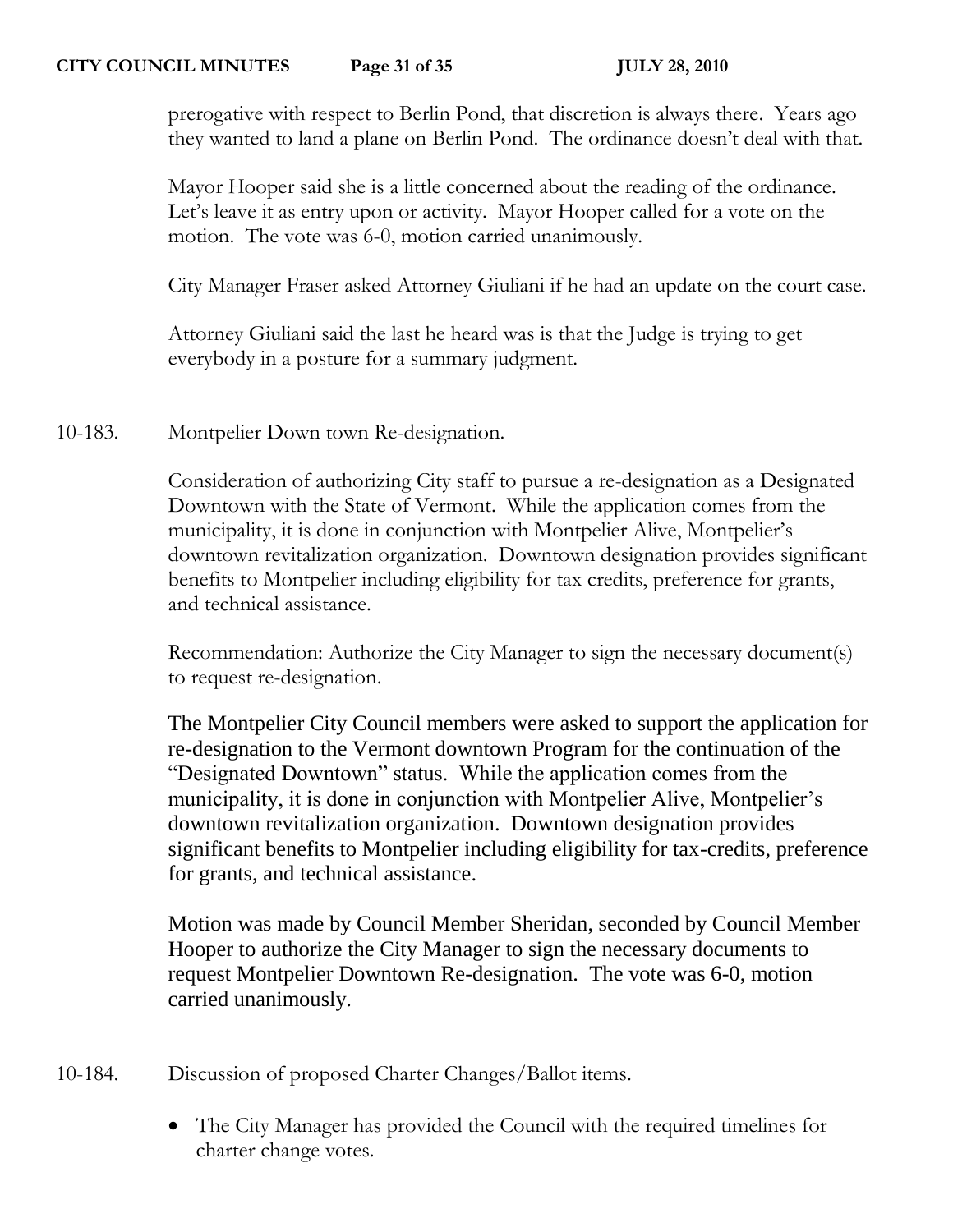- The Council has indicated that it may proceed on charter changes relating to the Treasurer position, District Energy operation, local options taxes, and merger with Berlin Fire District #1.
- The Council has indicated that it may proceed with a bond vote on the November ballot; direct staff to prepare items for formal approval.

The Council needs to be clear about the list we wish to put in front of the city in November.

City Manager Fraser said we had talked about these things when we did the goals and there isn't anything drafted. The discussion tonight is just to get a sense about which ones we are real serious about going forward with.

Council Member Hooper said he had a question about the Clean Energy Assessment District.

Mayor Hooper said the Clean Energy Assessment Districts were probably organized differently than the national opportunities so there may be different issues.

City Manager Fraser said the issue is that the way it is set up it is paid for through property taxes. The mortgage companies said they want it after the mortgage. In terms of taking public monies to put into improvements in private homes, yes it is for the benefit of reducing energy and giving them some benefit.

Mayor Hooper said the statute is set up so that the lien is secondary to the mortgage and to the taxes thus generating the policy discussion they should have as to whether or not we want to create this opportunity.

Council Member Hooper inquired about how much work this would be.

Mayor Hooper said there are groups of people who are setting up templates.

City Manager Fraser said it is really a fair amount of work and it warrants a full discussion. Gwen knows more about it than he does. One key piece is that it is a fairly substantial piece of our district energy grant for setting this up. First of all, it encourages energy improvements all around the city. Secondly, because district energy will be concentrated downtown, while there is a public benefit to that it is only a direct benefit to certain buildings and only people within certain distances of that will be able to take advantage of that while the PACE thing is something that anyone in any part of the city can take advantage of. There was discussion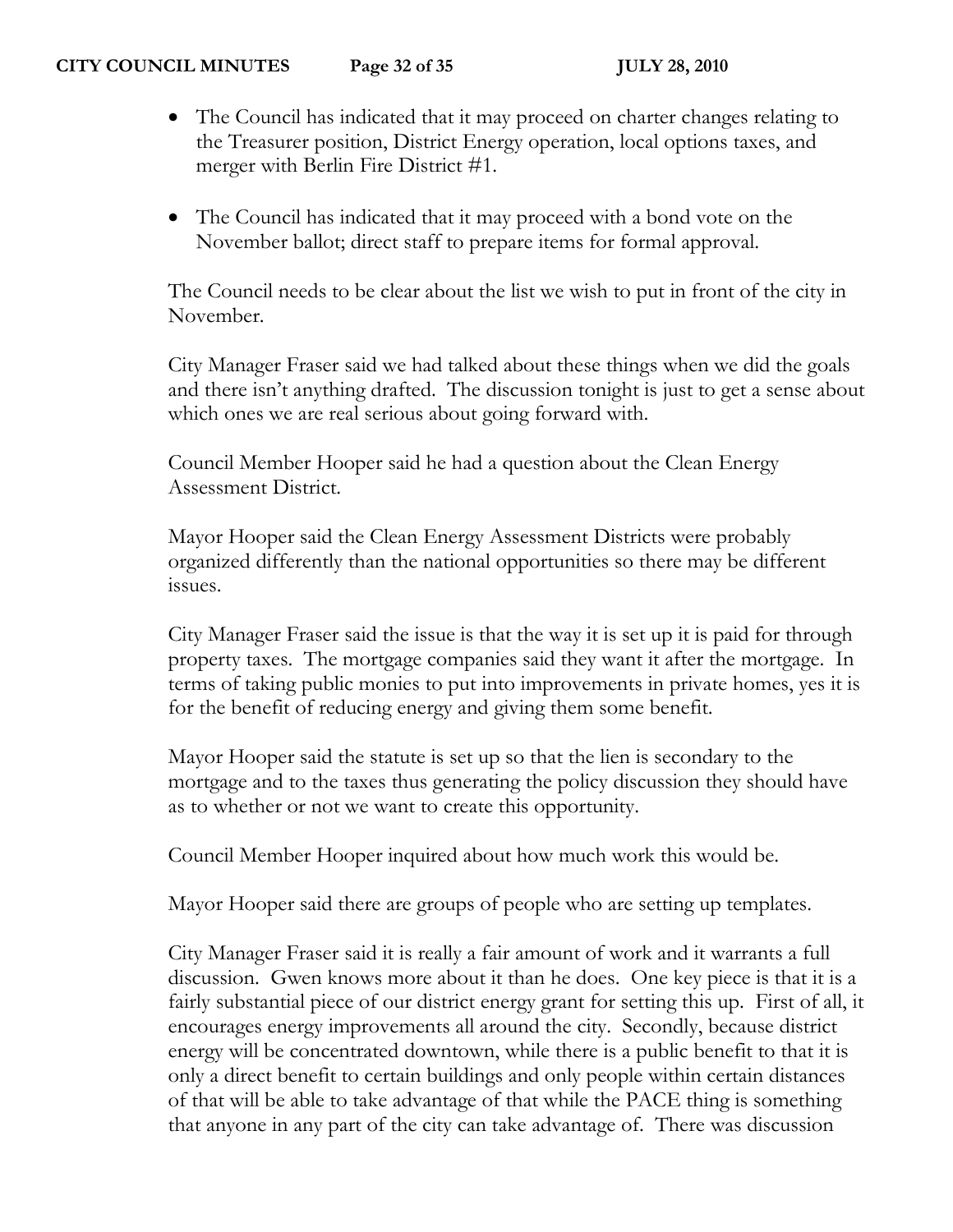that there might need to be a charter change to authorize the city to run the utility. There was also discussion about creating a clean energy district.

Mayor Hooper said regarding the charter list is creating the utility for the district energy plant, creating the Clean Energy Assessment District. Another would be creating a Treasurer position. The proposal would be to ask Charlotte, the City Manager and Finance Director to look at whether or not it would make sense to have the Treasurer be an appointed rather than an elected position we would still have an elected Clerk. That requires a charter change. There is also the elected Audit Committee that we may want to take a look at.

City Manager Fraser said the charter does deal with elected auditors. The city made the decision years ago to go with professional auditors.

Council Member Weiss said this is going to be a very bad election year. The ballot is going to be loaded with candidates. We are already talking about the possibility of four, and maybe more, charter changes, and the more we have the more confusing and difficult the ballot becomes. We haven't even started looking at the bond issues. Everything that goes on the warning and the ballot we hold hearings for and we have to be articulate in the discussion and too much will be an overkill.

Mayor Hooper said there are two for the Energy District, the Treasurer position. With the local options tax her recommendation would be to not put that on in November but in March. She thinks they have an obligation to talk to people about what it is we are proposing and why we are proposing it.

Council Member Weiss said he would yield to the Mayor that every one of these if approved by the citizens goes to the Legislature and if you get the Clean Energy Assessment District it will go to three different committees. We want to make sure the wording is clear enough so the people taking testimony understand what we want, why we want it and why they should support it. We need to be precise.

Mayor Hooper said there is also the District Energy bond vote question.

Council Member Weiss asked the City Manager to remind him why we should have a \$20 million District Energy bond vote in November instead of March.

City Manager Fraser reported there are a lot of reasons. The simple easy reason is a gubernatorial election is usually our biggest election year and it draws a lot more people than the March election so you are getting more voters. Most importantly, some of the financing that is available for this project expires on December 31 so we need to have an approved project.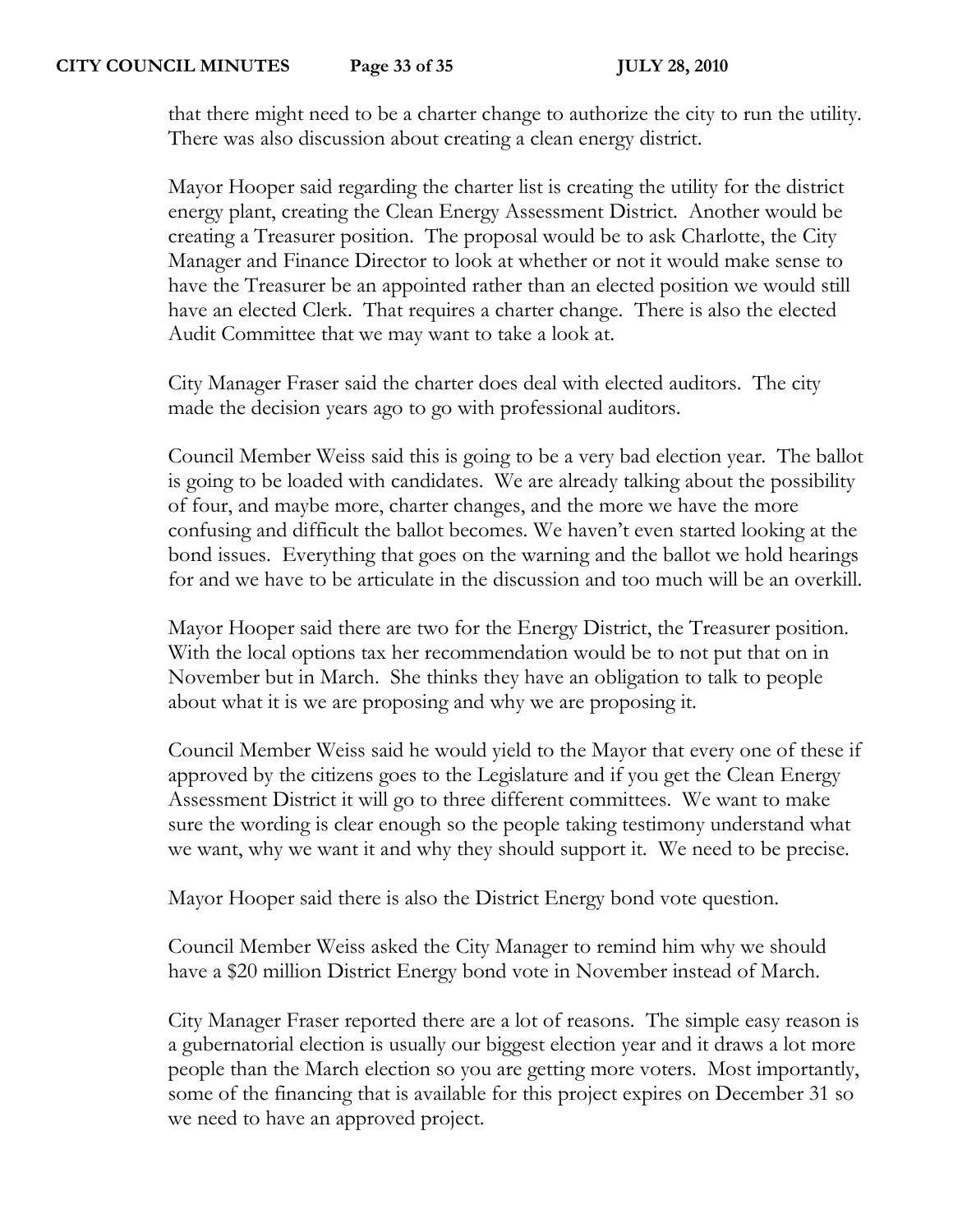Mayor Hooper said another reason is we will be able to say to the Legislature that the city has put a huge amount of money in so they can step up as well. The state has given us a Letter of Intent but the Legislature and Governor have not approved this yet for the state portion..

City Manager Fraser said if we walk into the Legislature and tell them we have an \$8 million grant, passed a \$20 million bond and we mean business, that will mean a lot more than saying we are working on it. Even when we passed the \$200,000 bond we had some serious movement on the part of the state for studying it.

Council Member Weiss sincerely asks the Council that they control the \$20 million bond vote right down to the crossing of the "t's" and dotting of the "i's" because there are more reasons why this bond vote will not pass than there are reasons why it will. We need to be absolutely certain that we understand every word that goes out in the brochures and the public presentations as to how we identify this. We have to own it.

10-185. Council Reports.

None.

10-186. Mayor's Report

None.

10-187. Report by the City Clerk-Treasurer

None.

- 10-189. Agenda Report by the City Manager.
	- Discussion of Police Union negotiations, possible executive session under 1 V.S.A. § 313(a)(1) where premature disclosure of information will place the city at a substantial disadvantage.

Motion was made by Council Member Hooper, seconded by Council Member Sherman to go into executive session at 10:29 P.M., in accordance with V.S.A. Title 1 Sec 313(a)(1) relating to Police Union negotiations where premature